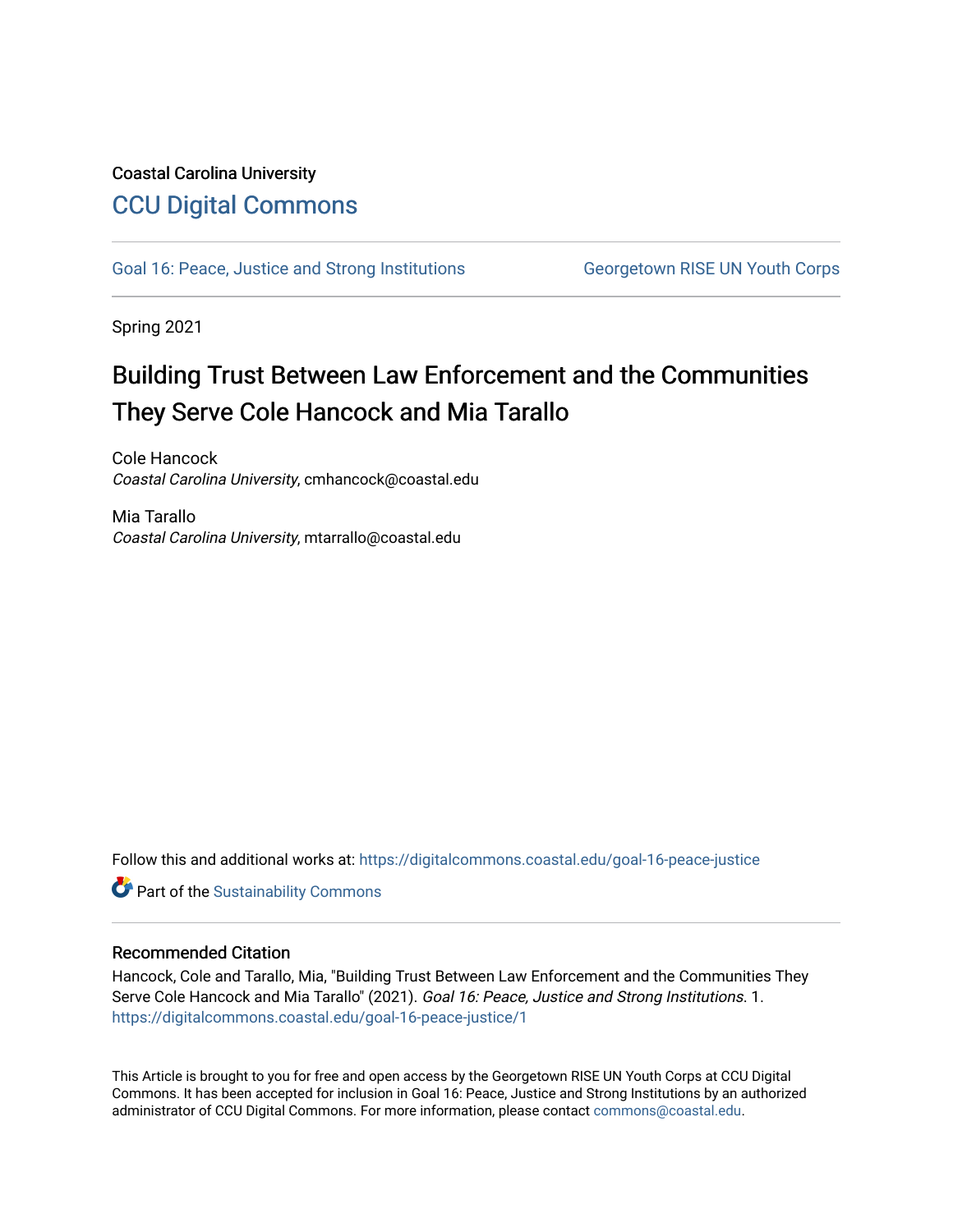Building Trust Between Law Enforcement and the Communities They Serve

Cole Hancock and Mia Tarallo

POLI 491

Dr. Martin

Coastal Carolina University

April 28, 2021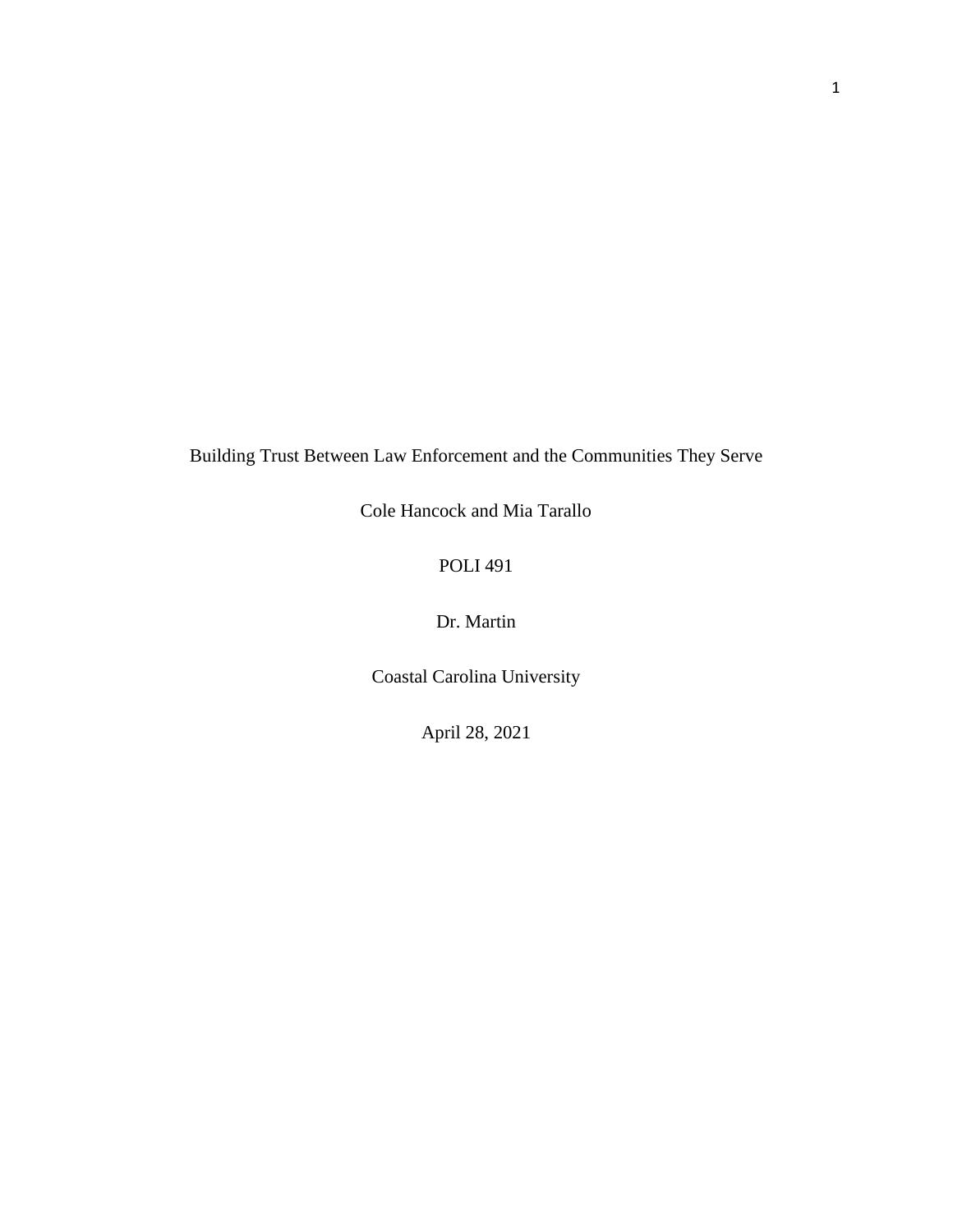#### **Building Trust Between Law Enforcement and the Communities They Serve**

Following the events of this past summer, it is evident that the United States is faced with a problem regarding trust between law enforcement agencies and the communities that those agencies serve. There were large protests, calls to defund police departments, and general unrest in many large cities across the United States following the death of George Floyd. As young Americans, as well as interns for a police department, we are put into a unique position where the issue can be examined from multiple perspectives. We can see what goes on behind the scenes and the daily operations of a police department, while also hearing the opinions and thoughts of our peers on police related issues. Being in this position has allowed us the opportunity to examine possible solutions to bridge the gap and build trust between law enforcement and the public.

In this report, we will be discussing the root causes to mistrust between police and communities, ranging from the local level, all the way to the global level. We will then examine different strategies that law enforcement agencies have implemented to improve relations with the public. Those methods will be analyzed in relation to the United Nations Sustainable Development Goals, and it will be determined whether those strategies are applicable in the city of Georgetown. Finally, an interview with Captain Brown of the Georgetown Police Department will discuss what the police department is currently doing in terms of maintaining a healthy and positive relationship with the residents of the city, as well as what needs to be done to achieve sustainable change not only in the United States, but around the world. To conclude, analysis of empirical data and the case studies will determine appropriate policy recommendations to the city of Georgetown Police Department.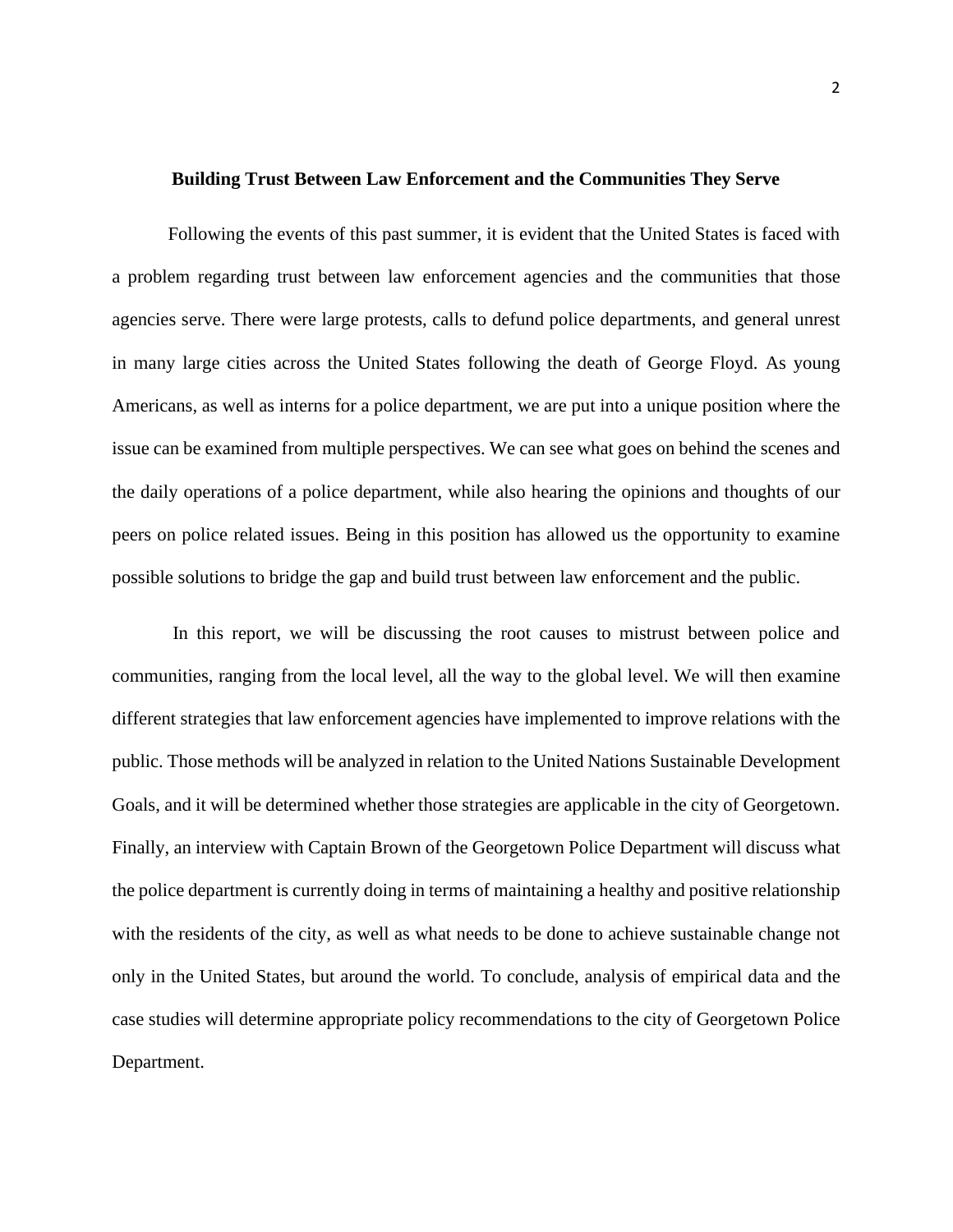The United Nations Sustainable Development Goals (SDGs) were established at the United Nations Conference on Sustainable Development in Rio de Janeiro in 2012 and they were created to help people have a more sustainable future. The 17 Goals, which specifically target different sustainability topics, allow for people and organizations to improve their sustainability and relations with the public. The SDGs aim to significantly reduce all forms of violence, and work with governments and communities to end conflict and insecurity.<sup>1</sup> In this report we will be targeting the following: SDG 16: Peace, Justice, and Strong Institutions; SDG 17: Partnerships; SDG 10: Reduced Inequalities; and SDG 5: Gender Equality. Specifically this report relates to the following targets; 16.1: significantly reduce all forms of violence and related deaths, 16.3: promote the rule of law and ensure equal access to justice, 10.2: empower and promote the social, economic and political inclusion for all, 10.3: ensure equal opportunity and reduce inequalities, 5.1: end all forms of discrimination against all women and girls everywhere, and 5.5: ensure women's full and effective participation and equal opportunities for leadership.<sup>2</sup>

When it comes to police-community relations and law enforcement in general, sustainable development goal 16 applies the most. SDG 16 not only applies to the Georgetown Police Department, which is on a local level, but also applies on a national level with all law enforcement agencies and their communities. After the past year's events following the killing of George Floyd, it is imperative for law enforcement agencies to work on community relations. Showing the local communities that upholding peace and justice is crucial when working on this relationship. If

<sup>&</sup>lt;sup>1</sup> "Goal 16: Peace, Justice and Strong Institutions." UNDP. Accessed April 2021. [https://www.undp.org/content/undp/en/home/sustainable-development-goals/goal-16-peace-justice-and-strong](https://www.undp.org/content/undp/en/home/sustainable-development-goals/goal-16-peace-justice-and-strong-institutions.html)[institutions.html.](https://www.undp.org/content/undp/en/home/sustainable-development-goals/goal-16-peace-justice-and-strong-institutions.html)

<sup>2</sup> <https://sdgs.un.org/goals/goal5>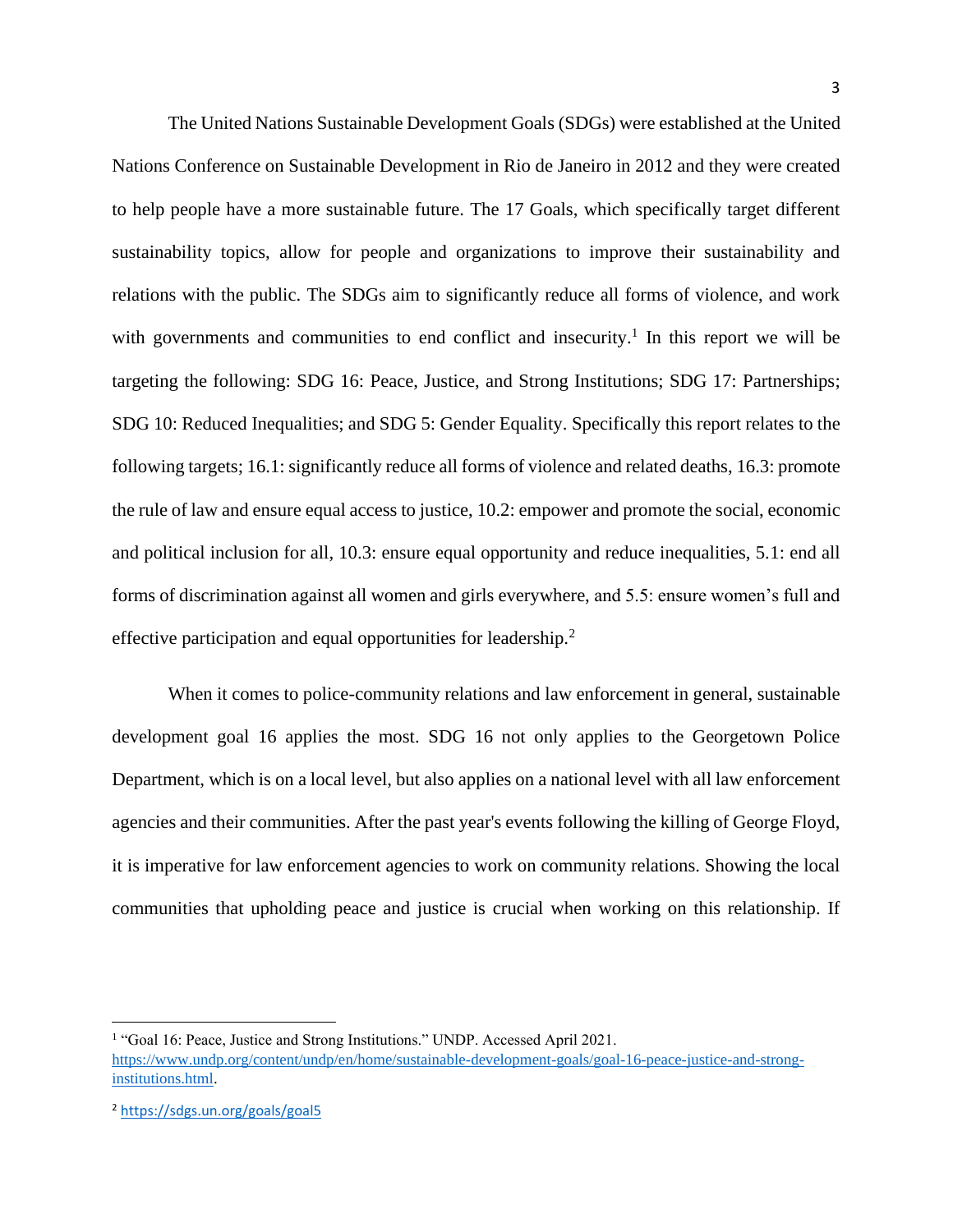communities don't see officers holding other officers accountable and bringing cases to justice, then trust will not be gained.

Law enforcement agencies gaining the trust of their communities really relies on partnerships, which relates to SDG 17. Partnerships were not only important throughout our internship, but it is also crucial for the Georgetown Police Department and other police departments around the nation to form partnerships throughout their communities. Partnerships allow for connections to be made and for information to be shared, which is always helpful in law enforcement. Partnerships within the community allows for community members to see officers actively participating with local organizations and helping in local events, which will in turn hopefully help police officers with gaining trust of the local communities. According to the United Nations SDG 17 is important on all levels. A successful development agenda requires inclusive partnerships – at the global, regional, national and local levels – built upon principles and values, and upon a shared vision and shared goals placing people and the planet at the center.<sup>3</sup> Partnerships allow for goals, creations, and information to be shared. Looking at police-community relations, partnerships allow for police to share information with the community and vise-versa. With adequate communication between both police officers and community members trust can form on both sides. Target 17.7 relates to this specifically. Target 17.7 encourages and promotes the effective public, public-private, and civil society partnerships. With the public and local law enforcements creatin an effective partnership and relationship, then trust can be built between the two.

<sup>3</sup> "Global Partnerships – United Nations Sustainable Development." United Nations. United Nations. Accessed April 2021. [https://www.un.org/sustainabledevelopment/globalpartnerships/.](https://www.un.org/sustainabledevelopment/globalpartnerships/)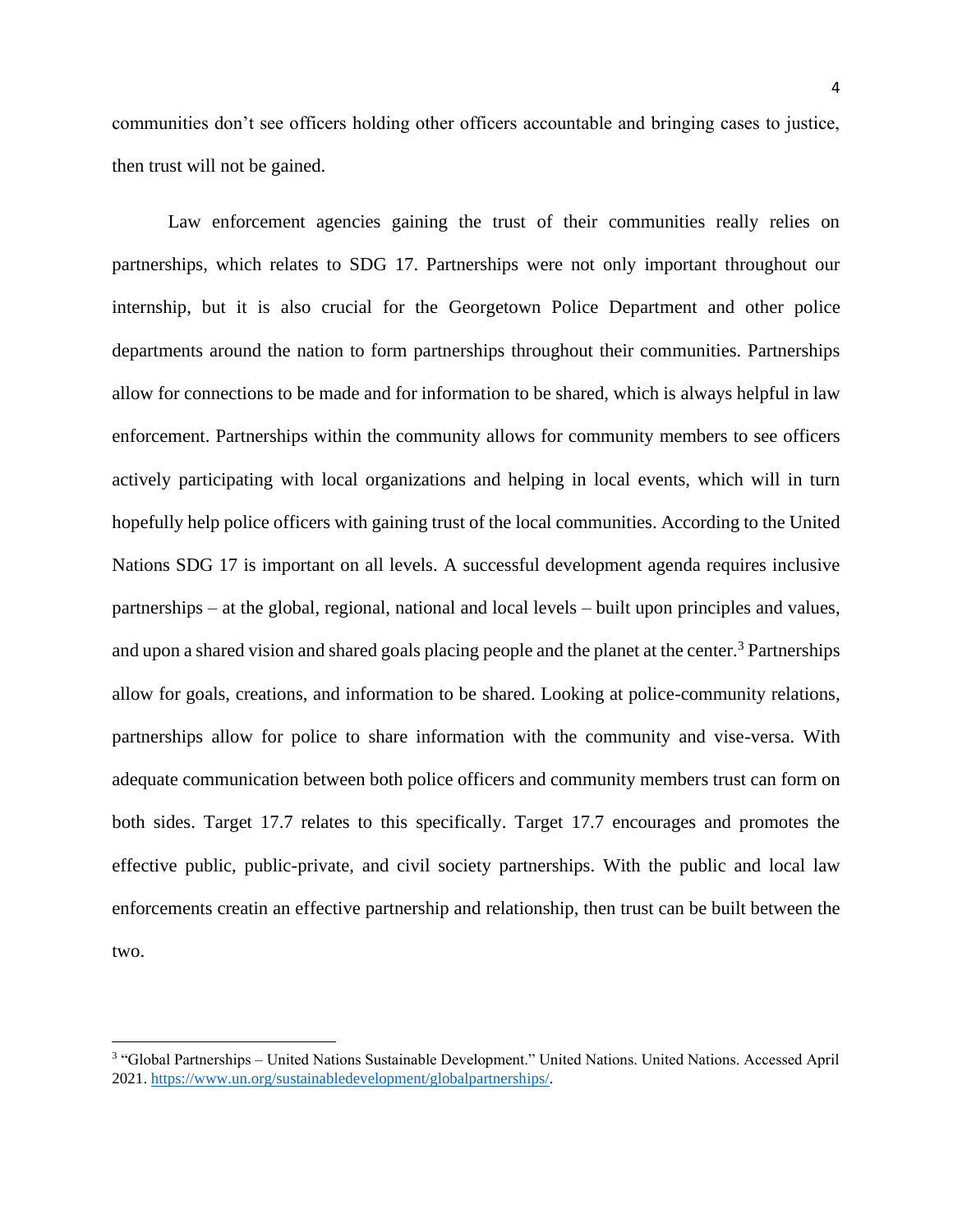After the events that took place this past summer, reducing the inequalities within law enforcement has become a major goal for years to come. The murder of George Floyd opened a lot of conversations about how African Americans and other minorities feel about law enforcement and how prevalent inequalities are within the United States. SDG Goal 10 is specifically related to this report because the issues happening within our country right now are between law enforcement and communities. This past year, certain police departments and specific officers have started to be held accountable due to their actions towards people of color. In this era of technology, social media and people taking pictures and videos of everything, there is now constant proof of racially motivated acts that have been done by officers in the past. SDG 10 is now more important than ever. Reducing the inequalities within communities is critical when it comes to police-community relationships. Low-income communities also face a lot of inequalities when it comes to law enforcement. A concept that is very common within low-income communities is the broken windows theory. This theory is a main cause of inequalities within communities. The broken windows concept states that visible signs of disorder and misbehavior in an environment encourage further disorder and misbehavior, leading to serious crimes.<sup>4</sup> This theory basically trains police officers to scope crime that is not actually present just because of how the community looks and how the community is. This theory alone is a concept of inequality. The Georgetown Police Department and other department around the nation have been working on ways to reduce the inequalities within their communities.

Gender equality has been a powerful movement, especially within the last ten years. More and more women are wanting to hold powerful and important positions in all job fields and law

<sup>4</sup> "Broken Windows Theory." Psychology Today. Sussex Publishers. Accessed April 2021. [https://www.psychologytoday.com/us/basics/broken-windows-theory.](https://www.psychologytoday.com/us/basics/broken-windows-theory)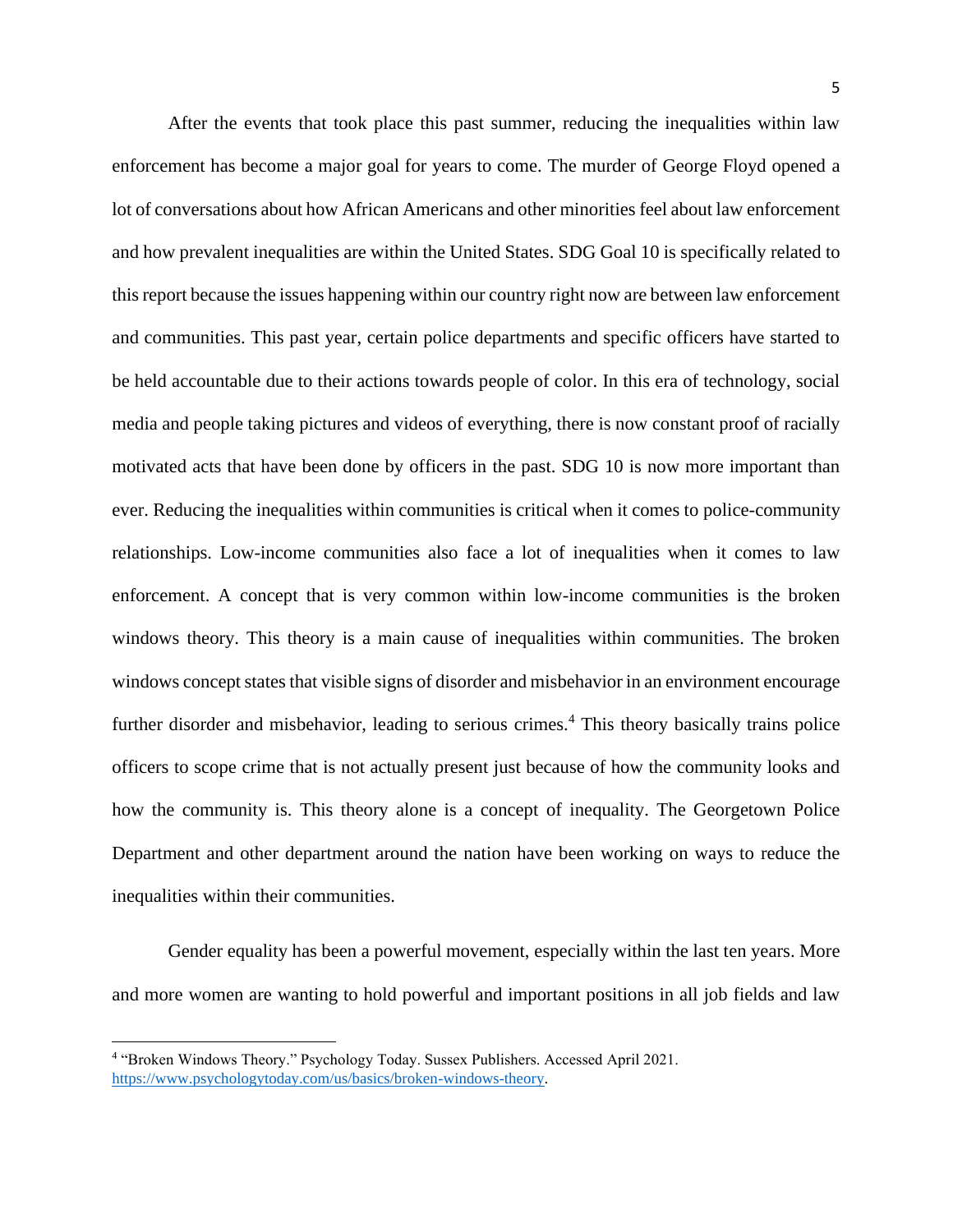enforcement is no exception to that. SDG 5: gender equality, is related to this report because gender equality within officer positions is becoming very important. Women today are more likely to partake in dangerous jobs than ever before and more women wanting to share their voice. Working in law enforcement is a great way for women in today's day in age to do this. The Georgetown Police Department and departments around the US can benefit from the increase in female officer presence. With women making up such a small minority of law enforcement, almost half of the population has been excluded from a career in which they could affect significant and positive change. This despite considerable evidence has 'a profound impact on the culture of policing'.<sup>5</sup> Female officers are also extremely important in easing police-community relations. Chuck Wexler noted that women officers have three major benefits. (1) Women officers are less likely to use excessive force; (2) women officers can help improve police-community relations; (3) women officers are skilled at addressing violence against women and sex crimes. <sup>6</sup> Gender equality within the police workforce is crucial to ease police-community relations and to make the workplace a more equal opportunity place.

While our internship and report pays close attention to the city of Georgetown and local policing, it is important to realize that changes and improvements at the local levels of governance can lead to improvements in other parts of the country and even other parts of the world. The United Nations Sustainable Development Goals that we are trying to achieve in Georgetown County must also be applied on a global scale to truly achieve a sustainable future. In terms of our specific project regarding trust between law enforcement and the public, it is important to realize

<sup>5</sup> Fritsvold, Erik. "We Need More Women Working in Law Enforcement. Here's Why." University of San Diego, March 3, 2021[. https://onlinedegrees.sandiego.edu/women-in-law-enforcement/.](https://onlinedegrees.sandiego.edu/women-in-law-enforcement/)

<sup>6</sup> Fritsvold, Erik "We Need More Women Working in Law Enforcement. Here's Why." University of San Diego, March 3, 2021[. https://onlinedegrees.sandiego.edu/women-in-law-enforcement/.](https://onlinedegrees.sandiego.edu/women-in-law-enforcement/)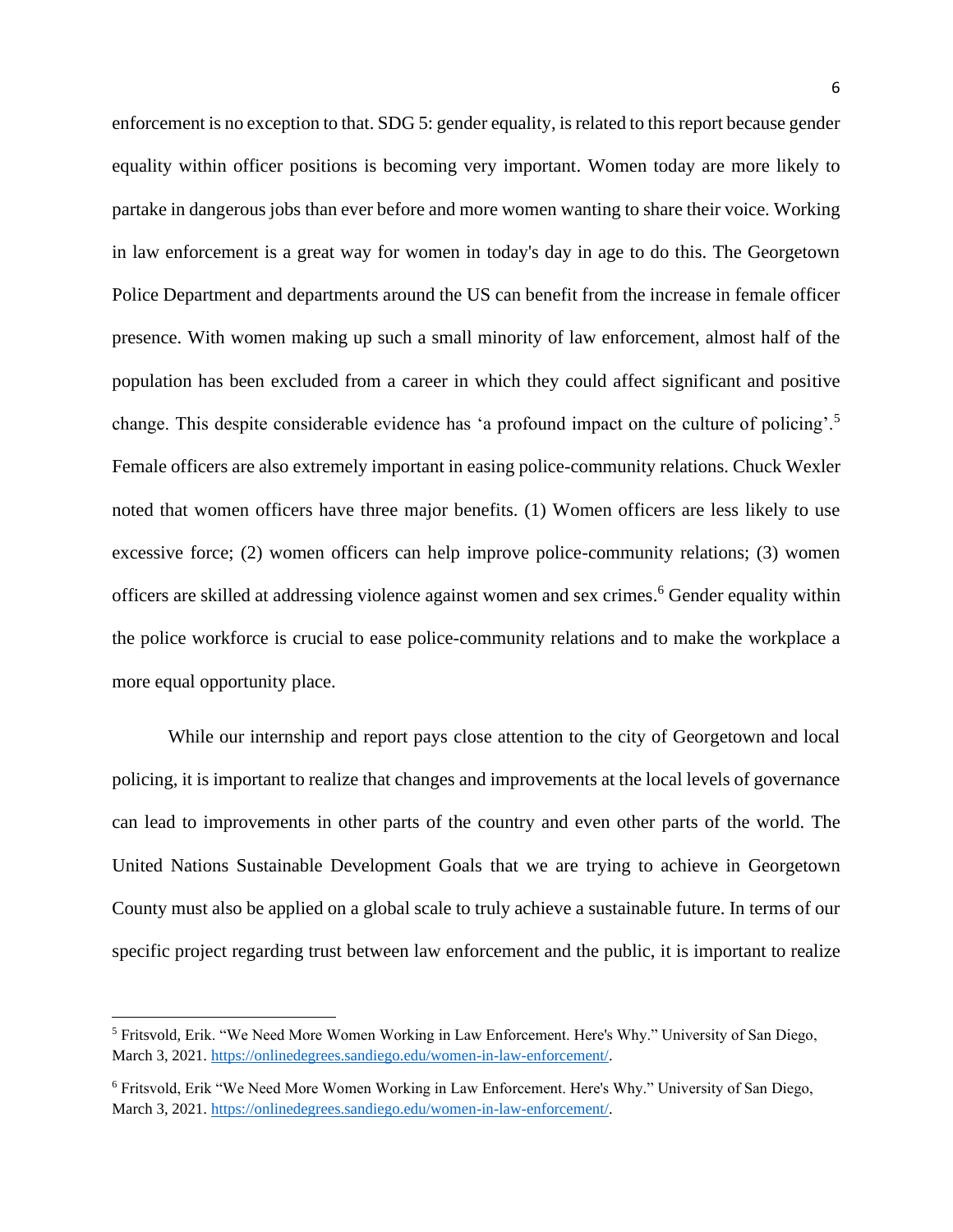that this is not a problem that is exclusive to the United States, however data shows it is impossible to deny that it *is* a problem in the United States. According to the Council on Foreign Relations, the United States leads other democracies in police killings by a wide margin.<sup>7</sup> (see Fig. 1)



Public opinion on police in the US reflects these statistics. According to the New York Times, trust in police is at an all-time low currently across the United States. Following the killing of George Floyd of July, the New York Times had reported that "confidence in police had fallen to forty eight percent, marking the first time in 27 years that the number had fallen below fifty percent."<sup>8</sup> The response to the survey varied greatly among respondents who came from different

<sup>7</sup> Amelia Cheatham and Lindsay Maizland, "How Police Compare in Different Democracies," Council on Foreign Relations (Council on Foreign Relations, November 12, 2020), https://www.cfr.org/backgrounder/how-policecompare-different-democracies.

<sup>8</sup> Ortiz, Aimee. "Confidence in Police Is at Record Low, Gallup Survey Finds." The New York Times. The New York Times, August 12, 2020. https://www.nytimes.com/2020/08/12/us/gallup-poll-police.html.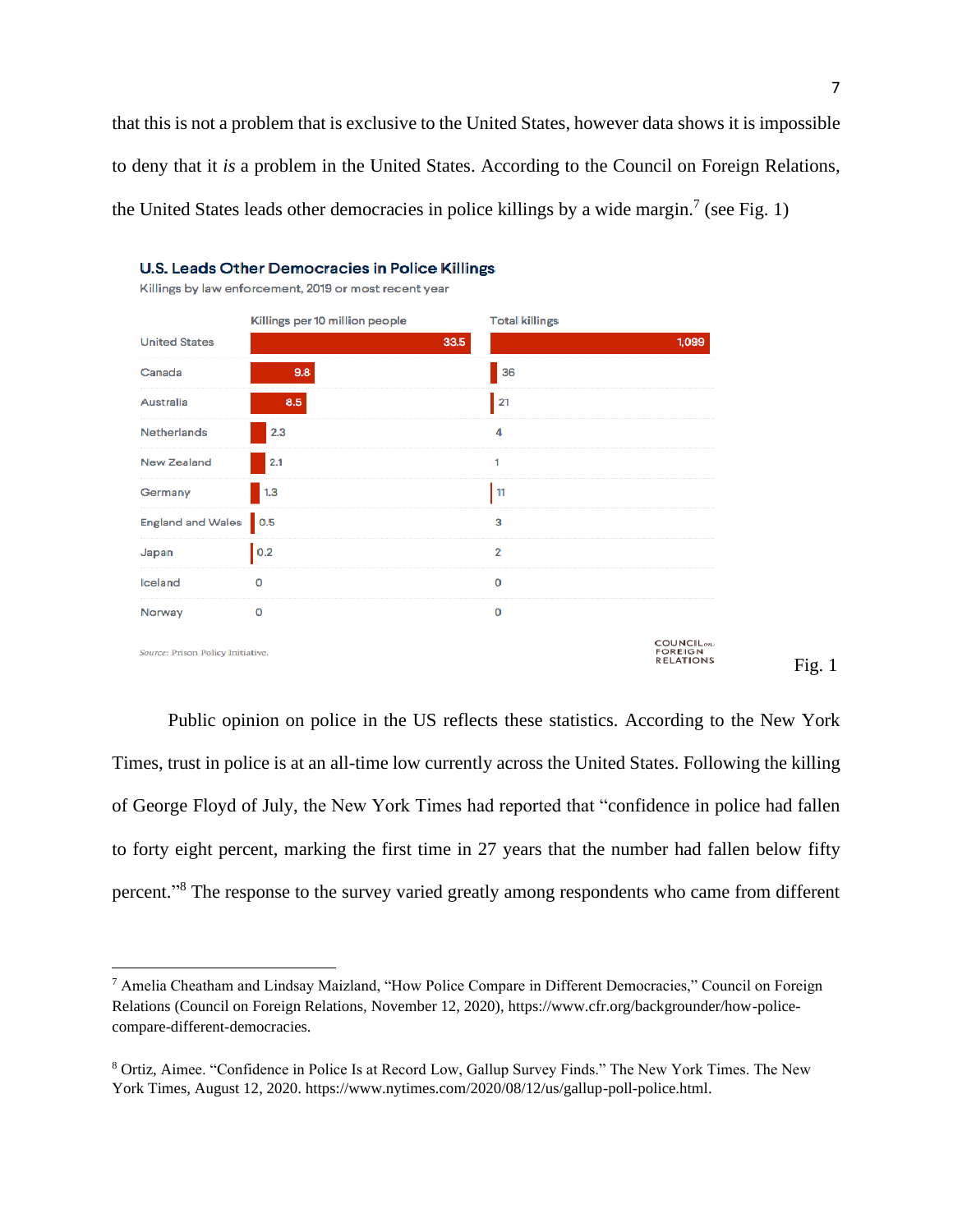races and political party. Republicans reportedly had a rise in confidence in police, resulting in an 82% confidence in police.<sup>9</sup> Democrats had the opposite reaction, with their confidence in police spiraling down to just 28%.<sup>10</sup> The gap between confidence in police among White and African American in the US has also never been greater. 56% of White Americans said they were confident in the police, while the number fell to nineteen percent for African Americans.<sup>11</sup>

As mentioned previously, the United Nations Sustainable Development Goals that we are trying to achieve in Georgetown is a global initiative as well, so it is crucial to recognize that the scope of the issue that our report focuses on is worldwide. According to Amnesty International, in 2019 police in Rio de Janeiro killed 1,810 people, an average of five per day.<sup>12</sup> Many of these incidents are reportedly committed by Brazilian police officers against young black men who pose no threat, because investigations and prosecutions have not occurred. Governments that regularly abuse human rights, such as Hong Kong, Iran, Iraq, Sudan, and Nicaragua tend to favor aggressive police behavior, especially during protests and demonstrations.<sup>13</sup> While many of the countries may not be considered as stable as the United States, well developed countries such as the UK are also experiencing similar issues as the United States. Earlier this month, there were sweeping protests against a new crime bill that was being introduced to parliament that would give police more power

<sup>9</sup> Ortiz, Aimee. "Confidence in Police Is at Record Low, Gallup Survey Finds." The New York Times. The New York Times, August 12, 2020. https://www.nytimes.com/2020/08/12/us/gallup-poll-police.html.

<sup>&</sup>lt;sup>10</sup> Ortiz, Aimee. "Confidence in Police Is at Record Low, Gallup Survey Finds." The New York Times. The New York Times, August 12, 2020. https://www.nytimes.com/2020/08/12/us/gallup-poll-police.html.

<sup>&</sup>lt;sup>11</sup> Ortiz, Aimee. "Confidence in Police Is at Record Low, Gallup Survey Finds." The New York Times. The New York Times, August 12, 2020. https://www.nytimes.com/2020/08/12/us/gallup-poll-police.html.

<sup>&</sup>lt;sup>12</sup> "Police Violence Around the World," Amnesty International USA, accessed April 11, 2021, [https://www.amnestyusa.org/issues/deadly-force-police-accountability-police-violence/.](https://www.amnestyusa.org/issues/deadly-force-police-accountability-police-violence/) <sup>13</sup> "Police Violence Around the World," Amnesty International USA, accessed April 11, 2021, [https://www.amnestyusa.org/issues/deadly-force-police-accountability-police-violence/.](https://www.amnestyusa.org/issues/deadly-force-police-accountability-police-violence/)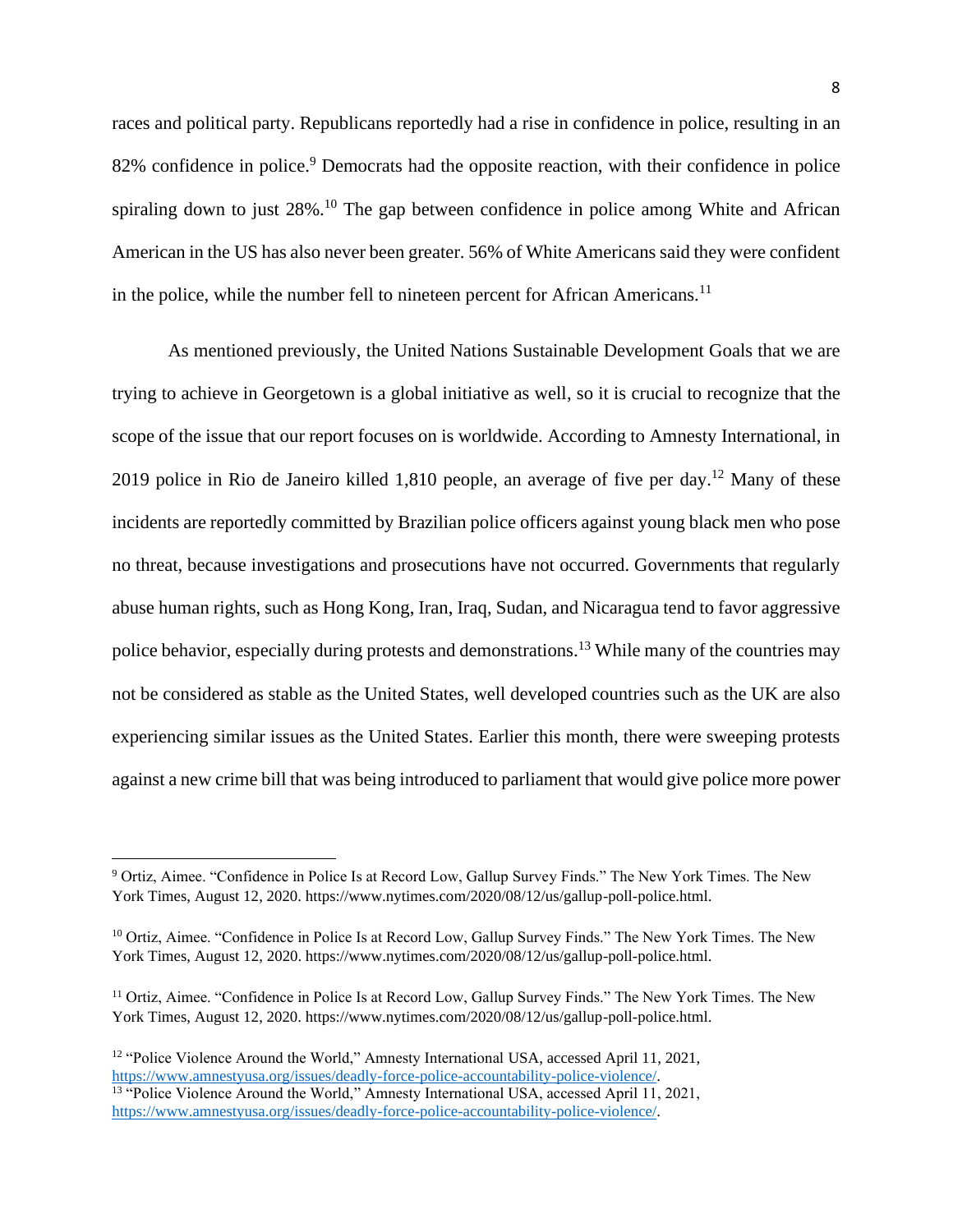to control demonstrations and protests, as well as set restrictions on how long demonstrations could last, and how loud they could be.<sup>14</sup> Some of the protests around the UK in response turned violent, with some police officers being injured, along with demonstrators.<sup>15</sup> As shown, the issue of trust in law enforcement exists at the local, national, and international level, in areas of high poverty and low governance along with highly developed nations and communities. However, positive and sustainable change begins at the local level, and then expands to the national and global level. In the next section of the report, different strategies that law enforcement agencies have implemented to build trust with their communities will be examined, as well as academic studies that show what the effective ways are in improving relations between police and the public.

In New Haven, Connecticut, a group of researchers interested in community-oriented policing conducted a study to examine the effects of positive, informal interactions between police officers and community members.<sup>16</sup> The study began by surveying registered voters in New Haven and asking them questions in reference to police legitimacy, trust and compliance.<sup>17</sup> After the initial survey was complete, researchers sent police officers to the homes of those that responded, hoping to produce a positive, nonenforcement interaction between the police officer and

<sup>&</sup>lt;sup>14</sup> Elian Peltier, "Thousands Protest Against Policing Bill in Britain, With Clashes in London," The New York Times (The New York Times, April 3, 2021), [https://www.nytimes.com/2021/04/03/world/europe/london-protests](https://www.nytimes.com/2021/04/03/world/europe/london-protests-policing-bill.html)[policing-bill.html.](https://www.nytimes.com/2021/04/03/world/europe/london-protests-policing-bill.html) 

<sup>&</sup>lt;sup>15</sup> Elian Peltier, "Thousands Protest Against Policing Bill in Britain, With Clashes in London," The New York Times (The New York Times, April 3, 2021), https://www.nytimes.com/2021/04/03/world/europe/london-protestspolicing-bill.html.

<sup>16</sup> Peyton, Kyle, Michael Sierra-Arévalo, and David G. Rand. "A Field Experiment on Community Policing and Police Legitimacy." PNAS. National Academy of Sciences, October 1, 2019. [https://www.pnas.org/content/116/40/19894.](https://www.pnas.org/content/116/40/19894)

<sup>17</sup> Peyton, Kyle, Michael Sierra-Arévalo, and David G. Rand. "A Field Experiment on Community Policing and Police Legitimacy." PNAS. National Academy of Sciences, October 1, 2019. [https://www.pnas.org/content/116/40/19894.](https://www.pnas.org/content/116/40/19894)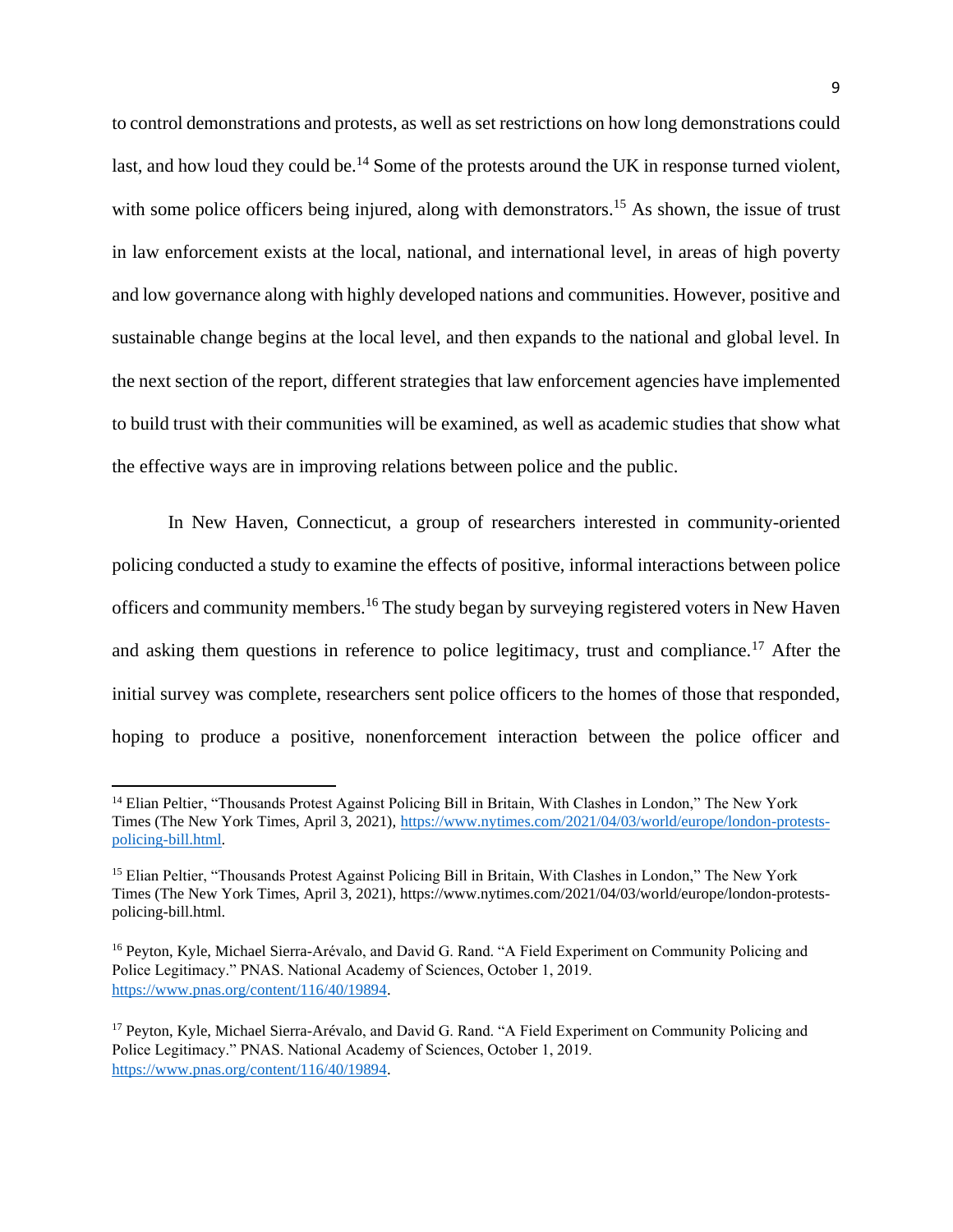community member.<sup>18</sup> Of the 1,007 individuals that responded to the survey, 412 were successfully reached at the door by the police officer.<sup>19</sup> Following the interaction, community members were later sent a similar survey to the one they had responded to previously. Researchers found that the short interaction that occurred at the door to the respondent's home was a huge success – perceptions of police performance, legitimacy, and willingness to cooperate all increased after the visit.<sup>20</sup> The visits had the strongest effect among Black participants, whose willingness to cooperate, confidence and trust towards police increased twice as much compared to White participants following the visits.<sup>21</sup> Furthermore, the visits had the strongest effect among individuals who held the most negative views towards police prior to the intervention<sup>22</sup>, which shows that these small positive encounters can truly make a difference.

In an interview with Captain Brown of the Georgetown Police Department, I brought up the New Haven study and whether it would be deemed possible for Georgetown Police to send

<sup>&</sup>lt;sup>18</sup> Peyton, Kyle, Michael Sierra-Arévalo, and David G. Rand. "A Field Experiment on Community Policing and Police Legitimacy." PNAS. National Academy of Sciences, October 1, 2019. https://www.pnas.org/content/116/40/19894.

<sup>19</sup> Peyton, Kyle, Michael Sierra-Arévalo, and David G. Rand. "A Field Experiment on Community Policing and Police Legitimacy." PNAS. National Academy of Sciences, October 1, 2019. https://www.pnas.org/content/116/40/19894.

<sup>20</sup> Peyton, Kyle, Michael Sierra-Arévalo, and David G. Rand. "A Field Experiment on Community Policing and Police Legitimacy." PNAS. National Academy of Sciences, October 1, 2019. https://www.pnas.org/content/116/40/19894.

<sup>&</sup>lt;sup>21</sup> Peyton, Kyle, Michael Sierra-Arévalo, and David G. Rand. "A Field Experiment on Community Policing and Police Legitimacy." PNAS. National Academy of Sciences, October 1, 2019. https://www.pnas.org/content/116/40/19894.

<sup>&</sup>lt;sup>22</sup> Peyton, Kyle, Michael Sierra-Arévalo, and David G. Rand. "A Field Experiment on Community Policing and Police Legitimacy." PNAS. National Academy of Sciences, October 1, 2019. https://www.pnas.org/content/116/40/19894.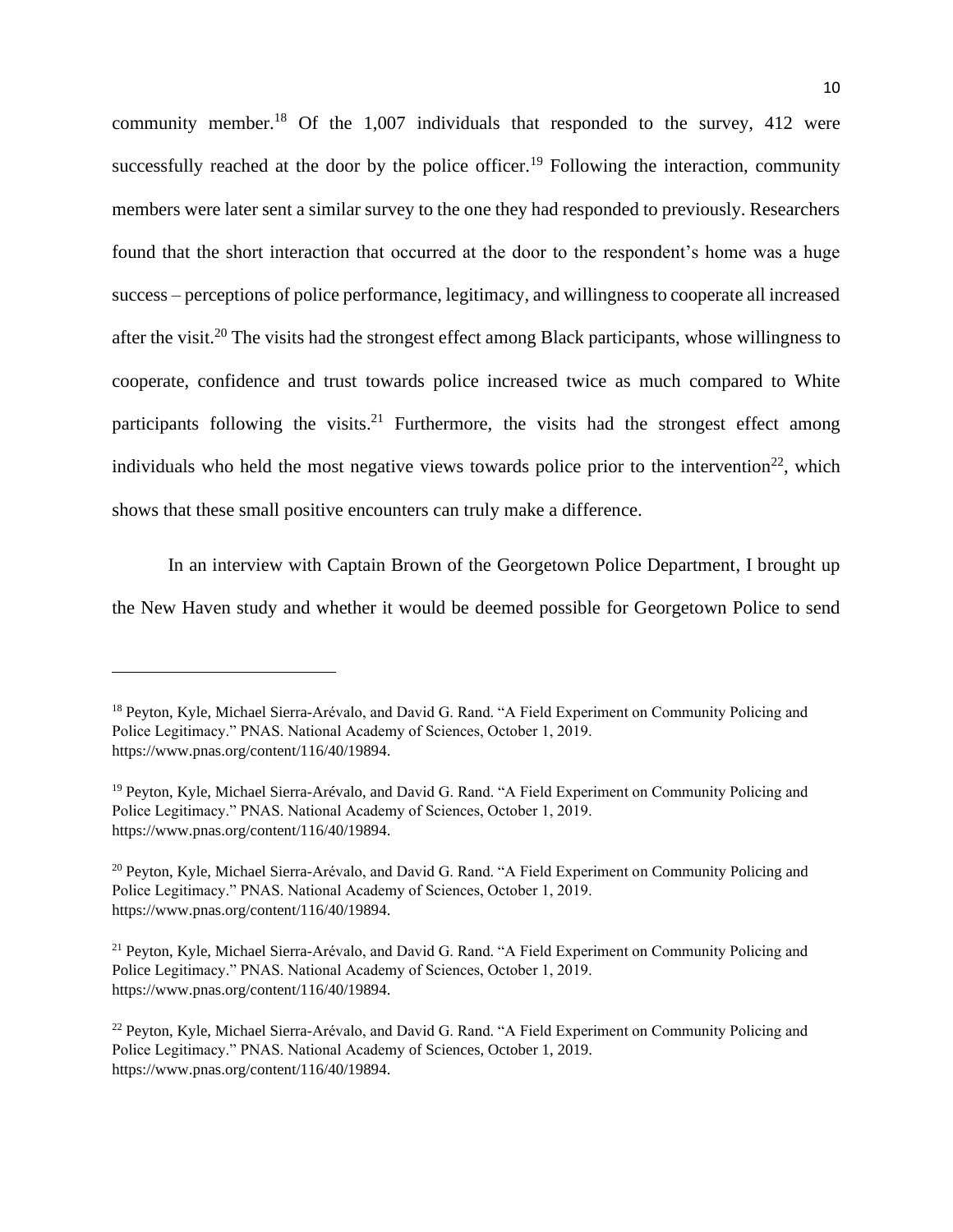officers to residents' homes to introduce themselves and to create a positive interaction. While Captain Brown said that sending officers door to door would be logistically challenging, he emphasized that leadership within the department instructs officers to create positive interactions with members of the community.<sup>23</sup> As the study showed, it makes a real difference. Whether that be stopping at the basketball courts to play basketball with kids or helping someone on the side of the road with a flat tire, these interactions lead to a mutual respect between police officers and community members.<sup>24</sup> The New Haven study also demonstrates that building trust between law enforcement and the community does not have to be elaborate or expensive outreach programs that cost the department money and resources - it can be simple, small tasks that make a huge difference.

While positive, informal interactions between police and the public result in beneficial outcomes, so do organized, formal efforts by law enforcement. Criminal Justice scholar Ellen G. Cohn argues that the development of a Citizen Police Academy (CPA) has resulted in a new mechanism for improving police-community relations and enhancing public cooperation.<sup>25</sup> In a Citizen Police Academy, citizens are taught about police operations, policies and procedures, and police citizen communication is facilitated.<sup>26</sup> CPA's do not produce reserve police or employees of the police department. Instead, their purpose is to provide an understanding between

<sup>23</sup> Captain Brown. Georgetown Police Department, April 1, 2021

<sup>&</sup>lt;sup>24</sup> Captain Brown. Georgetown Police Department, April 1, 2021.

<sup>25</sup> Cohn, Ellen G. "The Citizen Police Academy: A Recipe for Improving Police-Community Relations." *Journal of Criminal Justice*3 (1996): 265–71. https://doi.org/10.1016/0047-2352(96)00011-6.

<sup>26</sup> Cohn, Ellen G. "The Citizen Police Academy: A Recipe for Improving Police-Community Relations." *Journal of Criminal Justice*3 (1996): 265–71. https://doi.org/10.1016/0047-2352(96)00011-6.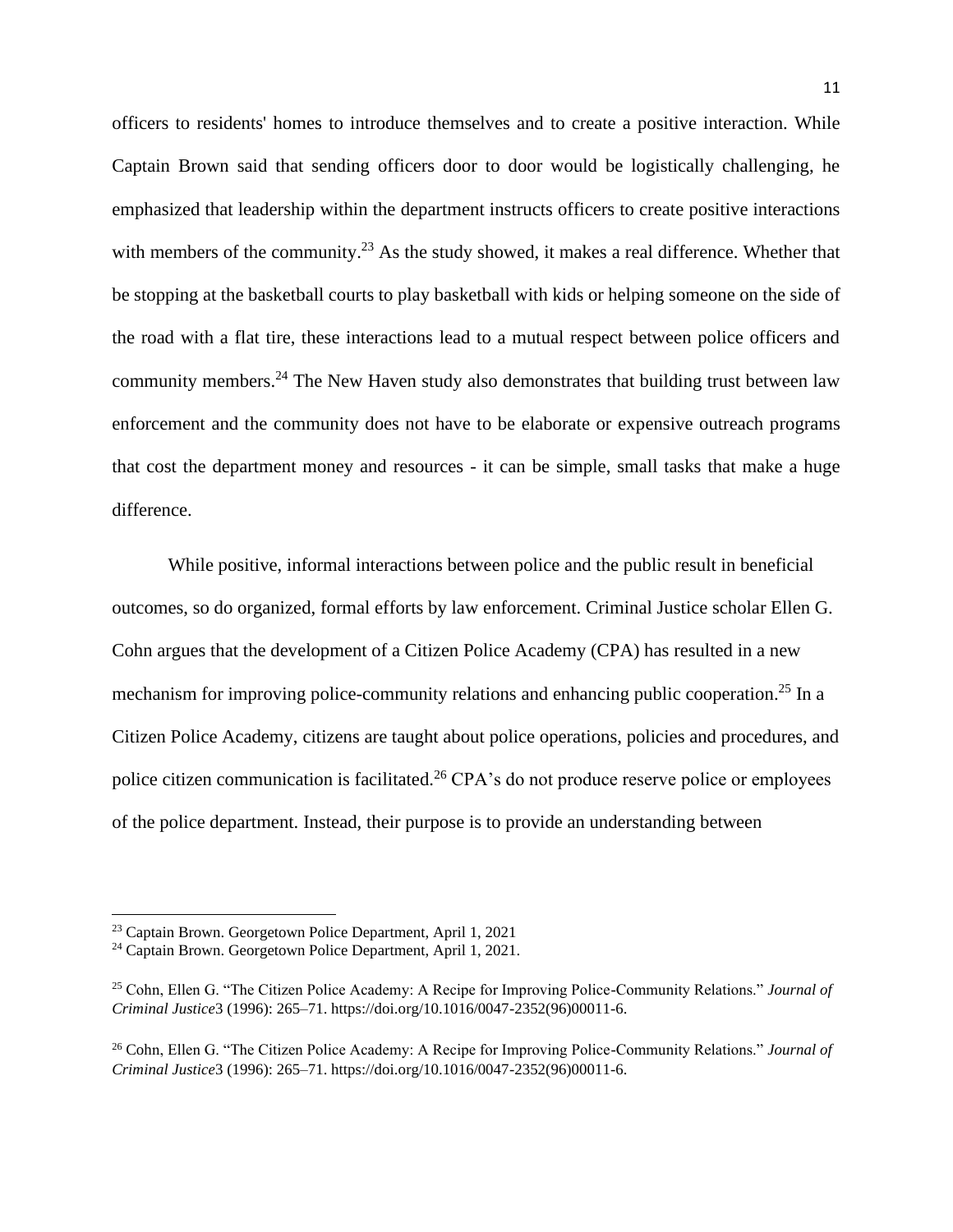communities and police through education and other experiences, such as ride-alongs.<sup>27</sup> CPA programs typically run from 10 to 13 weeks, with some police agencies using lectures and a "classroom" approach, while others use more hands-on activities.<sup>28</sup> The success and effectiveness of CPA's depends on a number of factors. For one, the budget of the CPA will often times determine its ability to be successful. The more money and resources that are put into the CPA, the more effective it usually is (some police forces charge tuition to those enrolling to help cover costs).<sup>29</sup> The author also found that there were greater results from CPA's in which the officers teaching the course were not forced to do so, but rather wanted to and were enthusiastic during the whole course.<sup>30</sup>

While CPAs can be costly, the advantages and results that come from them seem to be worth it. According to the author, four common themes emerged from CPAs: "(1) an increased understanding of and appreciation for the intelligence, versatility and professionalism of the "average" police officer; (2) an increased appreciation and support for continued training and formal education for police officers; (3) a decided willingness to be less influenced by the prejudices of others in conversations related to the police; and (4) an increased sense of individual responsibility to work with the police in matters related to order maintenance and

<sup>27</sup> Cohn, Ellen G. "The Citizen Police Academy: A Recipe for Improving Police-Community Relations." *Journal of Criminal Justice*3 (1996): 265–71. https://doi.org/10.1016/0047-2352(96)00011-6.

<sup>28</sup> Cohn, Ellen G. "The Citizen Police Academy: A Recipe for Improving Police-Community Relations." *Journal of Criminal Justice*3 (1996): 265–71. https://doi.org/10.1016/0047-2352(96)00011-6.

<sup>29</sup> Cohn, Ellen G. "The Citizen Police Academy: A Recipe for Improving Police-Community Relations." *Journal of Criminal Justice*3 (1996): 265–71. https://doi.org/10.1016/0047-2352(96)00011-6.

<sup>30</sup> Cohn, Ellen G. "The Citizen Police Academy: A Recipe for Improving Police-Community Relations." *Journal of Criminal Justice*3 (1996): 265–71. https://doi.org/10.1016/0047-2352(96)00011-6.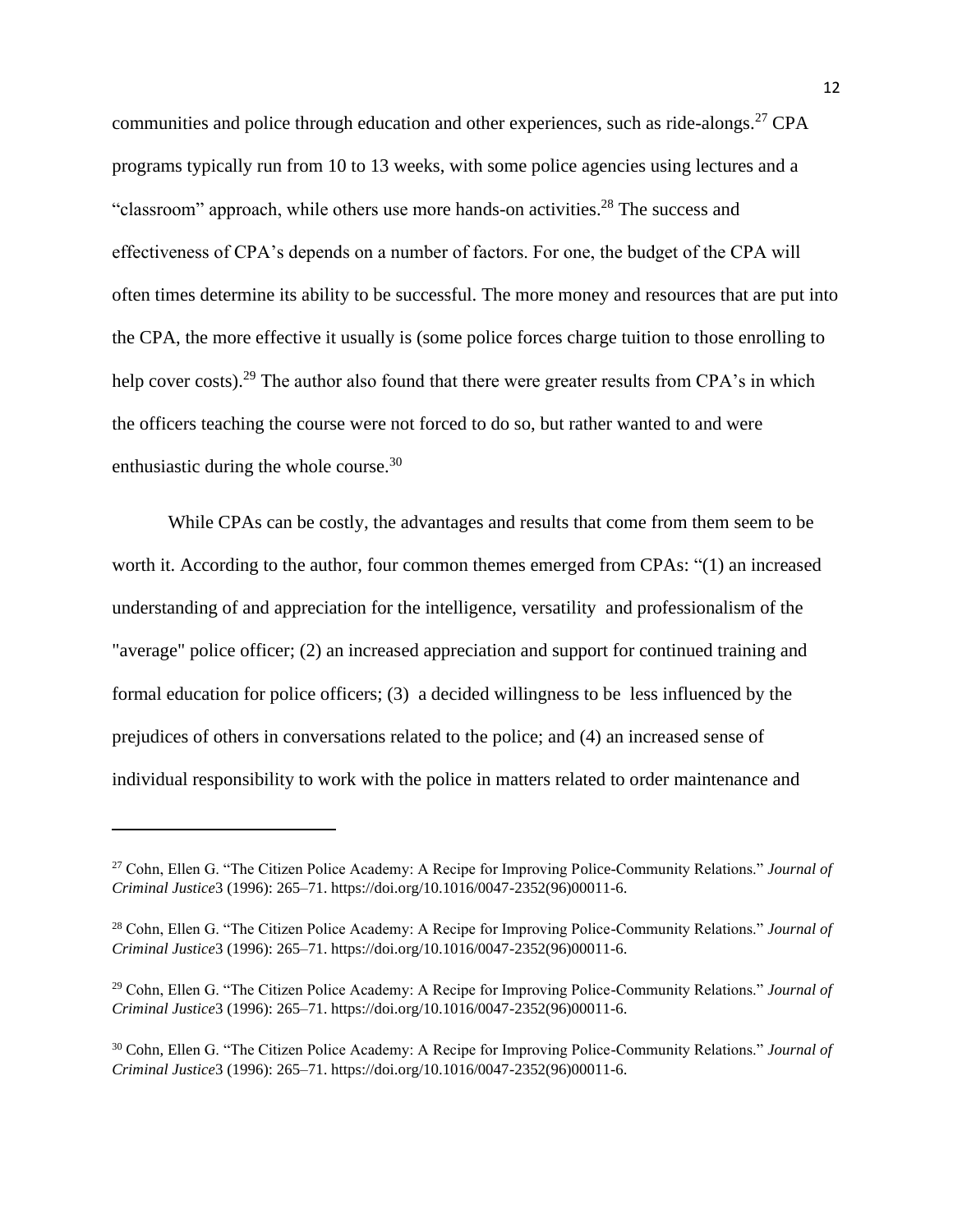crime prevention." <sup>31</sup> Citizen Police Academies are not reserved for large cities or metropolitan areas. Neighboring police departments, such as Myrtle Beach, Mt. Pleasant, and Georgetown County Sheriff's Department have had success using CPAs. In a conversation with Captain Brown, I learned that a CPA for Georgetown Police was in development. However, the CPA would not be implemented until the pandemic is over and it is safe to have residents in the police department.<sup>32</sup> In my interview with Captain Brown, he emphasized the importance of education and transparency,<sup>33</sup> which is precisely what a CPA provides to the public.

As mentioned in the previous paragraph, Citizen Police Academies cost money, but are very effective. A popular suggestion made by the pubic when talking about police reform was to "defund the police." However, after doing research, this concept or strategy would likely have adverse effects on police and community relations. It is first important to look at the data in terms of spending on police in the United States. Contrary to popular belief, the United States is nowhere near the top spenders on law enforcement when compared to other countries.<sup>34</sup> Instead, the United States finds themselves in the middle (see Fig.  $2$ ).<sup>35</sup>

<sup>31</sup> Cohn, Ellen G. "The Citizen Police Academy: A Recipe for Improving Police-Community Relations." *Journal of Criminal Justice*3 (1996): 265–71. https://doi.org/10.1016/0047-2352(96)00011-6.

<sup>32</sup> Captain Brown. Georgetown Police Department. April 1, 2021

<sup>&</sup>lt;sup>33</sup> Captain Brown. Georgetown Police Department. April 1st, 2021

<sup>34</sup> Amelia Cheatham and Lindsay Maizland, "How Police Compare in Different Democracies," Council on Foreign Relations (Council on Foreign Relations, November 12, 2020)[, https://www.cfr.org/backgrounder/how-police](https://www.cfr.org/backgrounder/how-police-compare-different-democracies)[compare-different-democracies.](https://www.cfr.org/backgrounder/how-police-compare-different-democracies)

<sup>&</sup>lt;sup>35</sup> Amelia Cheatham and Lindsay Maizland, "How Police Compare in Different Democracies," Council on Foreign Relations (Council on Foreign Relations, November 12, 2020), https://www.cfr.org/backgrounder/how-policecompare-different-democracies.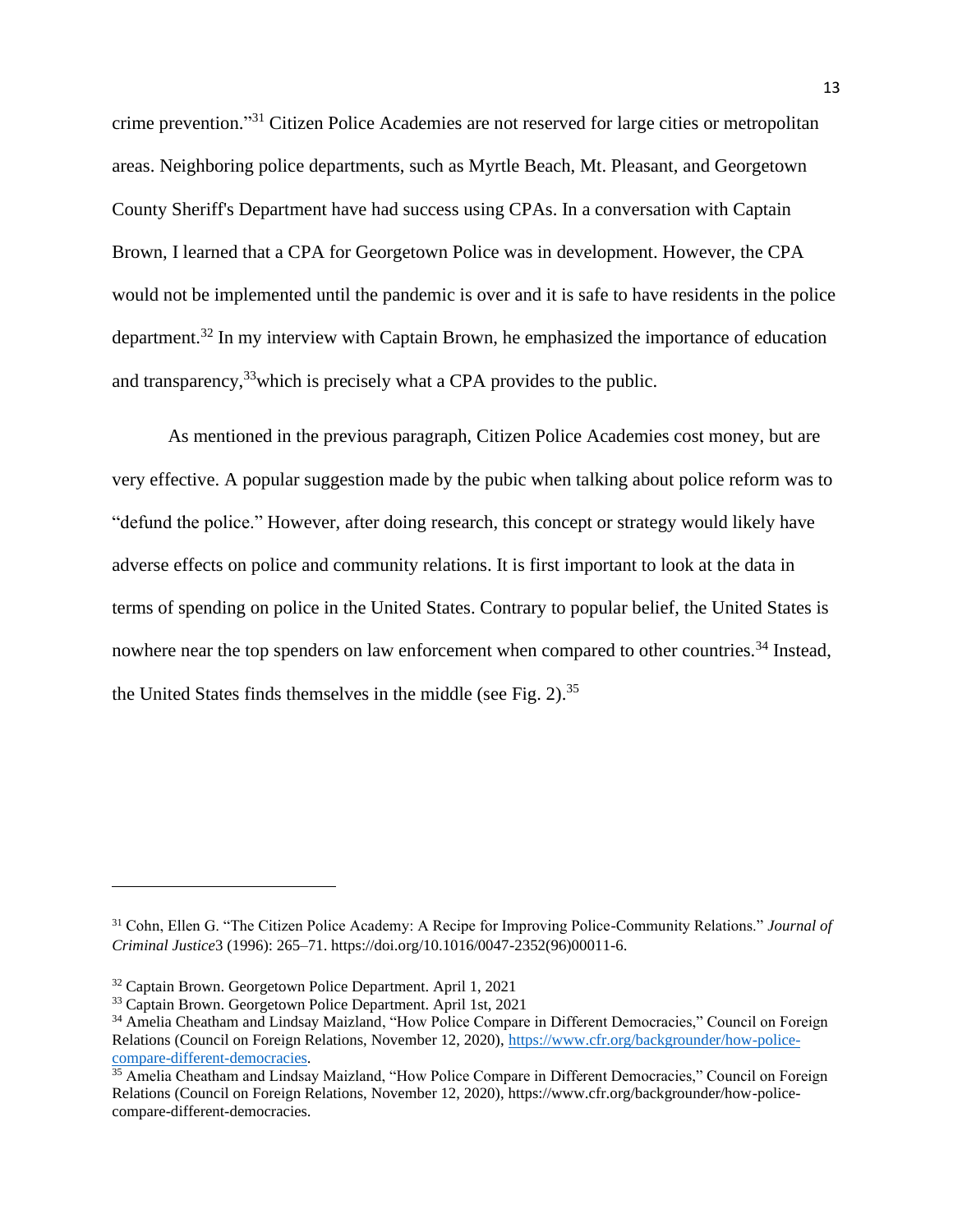

#### Among OECD, U.S. Police Spending Ranks in Middle

Spending on police as a percentage of GDP, 2017

"Defunding the Police" will ultimately make it impossible for local departments to run the programs that help connect them to their communities, because those programs require funding. Captain Brown mentioned national night out, self-defense classes for young girls entering college, outreach programs, and the CPA that is soon to take off.<sup>36</sup> All of those things help Georgetown Police Department engage and build trust with the communities, and all require funding. The problem that the US currently is facing in regard to policing is complex and taking away money from law enforcement agencies is not as simple as many may see. Where funding is

<sup>36</sup> Captain Brown. Georgetown Police Department. April 1, 2021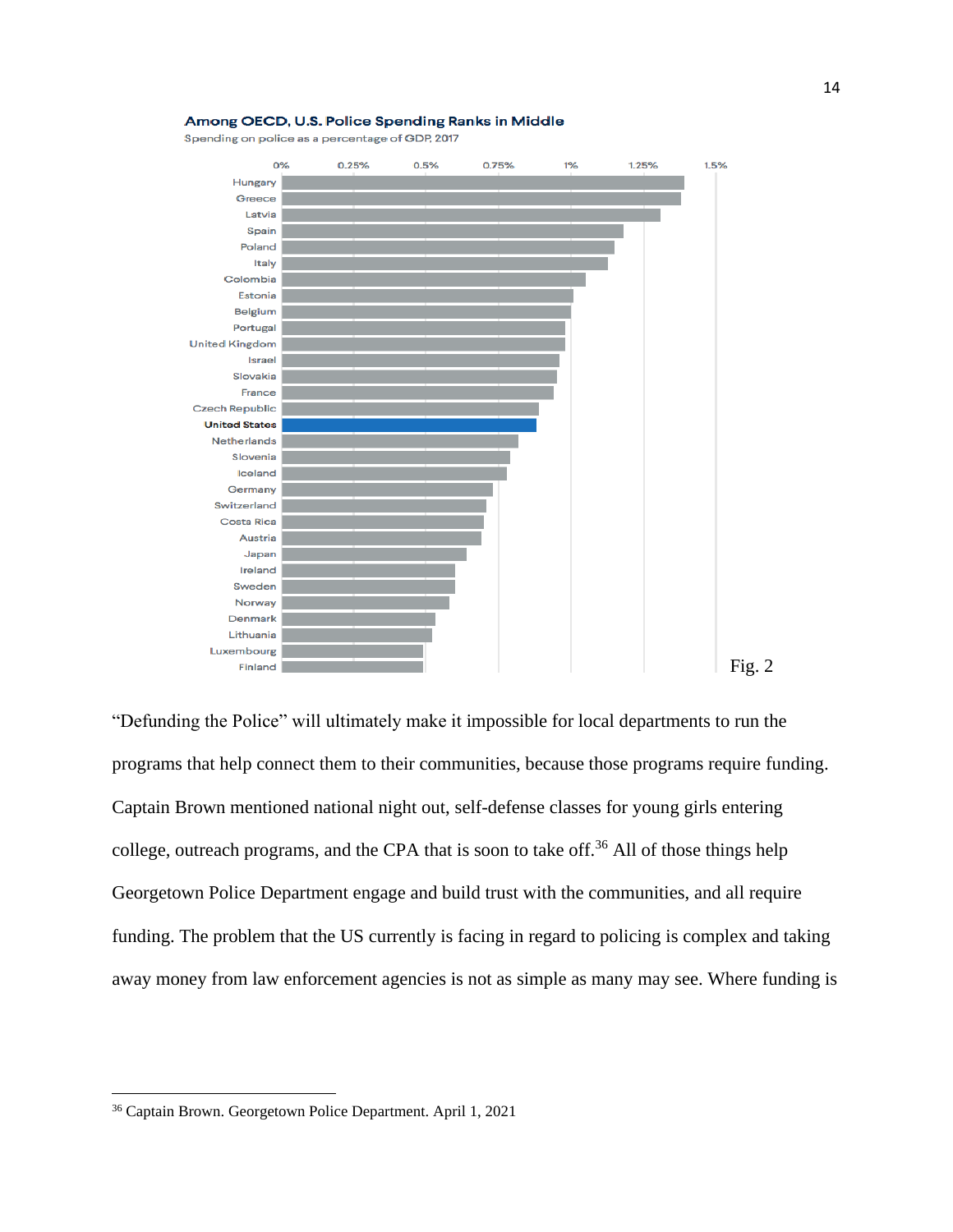allocated may need to be revisited, however taking funds away will cause even further separation between police forces and the public.

People are raised with different views on the police. Nancy La Vigne collected data from six major cities: Birmingham, Alabama; Fort Worth, Texas; Gary, Indiana; Minneapolis, Minnesota; Pittsburgh, Pennsylvania; and Stockham, California. The purpose of the study that was conducted was to determine how different people within high-crime, low-income communities view the police. The survey for this data was targeted towards a very large audience. Participants were of all ages ranging between 18-104. They had many difference races and ethnicities, and were a mix of gender. A major outcome of this study was the fact that it proved community members believed police officers are bias. Across six questions on perceptions of bias among the police, approximately half of the respondents agreed or strongly agreed that police officers were biased or behaved biasedly. The statement, "police officers will treat you differently because of your race/ethnicity" received the highest agreement (55.5 percent) from respondents.<sup>37</sup> People within these six major cities, as mentioned above come from all different backgrounds, incomes, etc., so the fact that not just low-income families and/or communities believe that police officers are biased based on race, gender, etc. is a very important find. However, this article also mentions that for police to not be biased the communities need to be understanding, cooperative, and trusting. If the police can't trust the community and the community can't trust the police, there is going to be a lot of problems.

<sup>37</sup> La Vigne, Nancy, Jocelyn Fontaine, and Anamika Dwivedi. "How Do People in High-Crime, Low-Income Communities View the Police? ." urban.org. [https://www.urban.org/sites/default/files/publication/88476/how\\_do\\_people\\_in\\_high-](https://www.urban.org/sites/default/files/publication/88476/how_do_people_in_high-crime_view_the_police.pdf?swcfpc=1)

[crime\\_view\\_the\\_police.pdf?swcfpc=1,](https://www.urban.org/sites/default/files/publication/88476/how_do_people_in_high-crime_view_the_police.pdf?swcfpc=1) February 2017.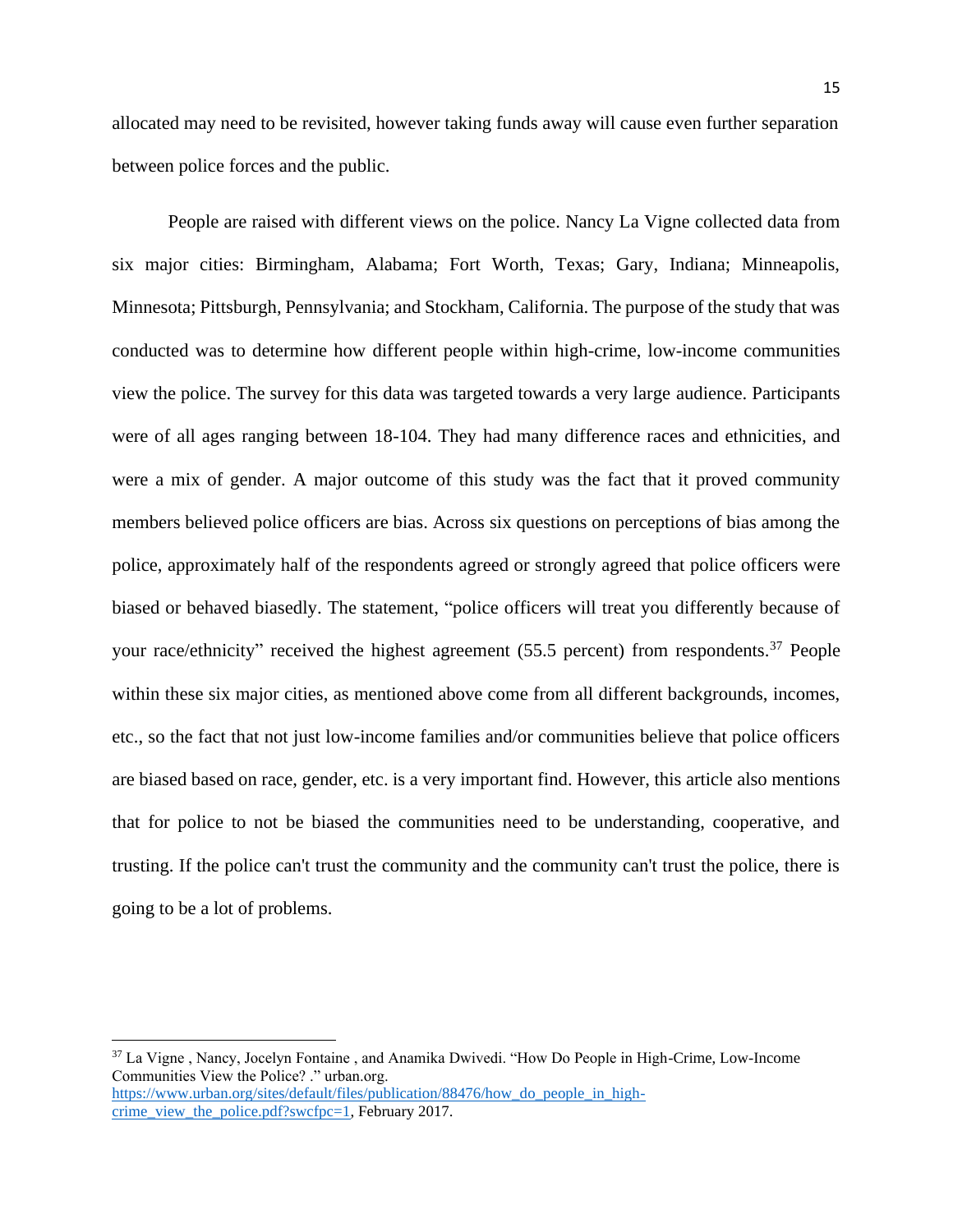Police around the country deal with very minimal trust from their communities. When it comes to looking at Georgetown and how the Georgetown Police Department can work on community trust, it would be beneficial to look at how other police departments work on community-police relationships. 2020 was a year that proved that many people do not trust the police and it is important to know these statistics to better understand ways in which these relationships can be fixed.

This past year showed that many communities do not trust and respect police officers, and it also showed that there are officers (not all) that have racial bias. In an article published by PBS, a third off all Americans - 35 percent – said they have a great deal of confidence that police officers in their communities treat black and white people equally.<sup>38</sup> When looking at the entire country, 35 percent is extremely low, which means that much of the country believes that black and white civilians are not treated equally by the police. Attached also are two polls with data showing how Americans feel about the treatment of people in their communities by police officers (see charts below). $39$ 

<sup>38</sup> Santhanam, Laura. "Two-Thirds of Black Americans Don't Trust the Police to Treat Them Equally. Most White Americans Do." PBS. Public Broadcasting Service, June 5, 2020. [https://www.pbs.org/newshour/politics/two-thirds](https://www.pbs.org/newshour/politics/two-thirds-of-black-americans-dont-trust-the-police-to-treat-them-equally-most-white-americans-do)[of-black-americans-dont-trust-the-police-to-treat-them-equally-most-white-americans-do.](https://www.pbs.org/newshour/politics/two-thirds-of-black-americans-dont-trust-the-police-to-treat-them-equally-most-white-americans-do)

<sup>&</sup>lt;sup>39</sup> Santhanam, Laura. "Two-Thirds of Black Americans Don't Trust the Police to Treat Them Equally. Most White Americans Do." PBS. Public Broadcasting Service, June 5, 2020. [https://www.pbs.org/newshour/politics/two-thirds](https://www.pbs.org/newshour/politics/two-thirds-of-black-americans-dont-trust-the-police-to-treat-them-equally-most-white-americans-do)[of-black-americans-dont-trust-the-police-to-treat-them-equally-most-white-americans-do.](https://www.pbs.org/newshour/politics/two-thirds-of-black-americans-dont-trust-the-police-to-treat-them-equally-most-white-americans-do)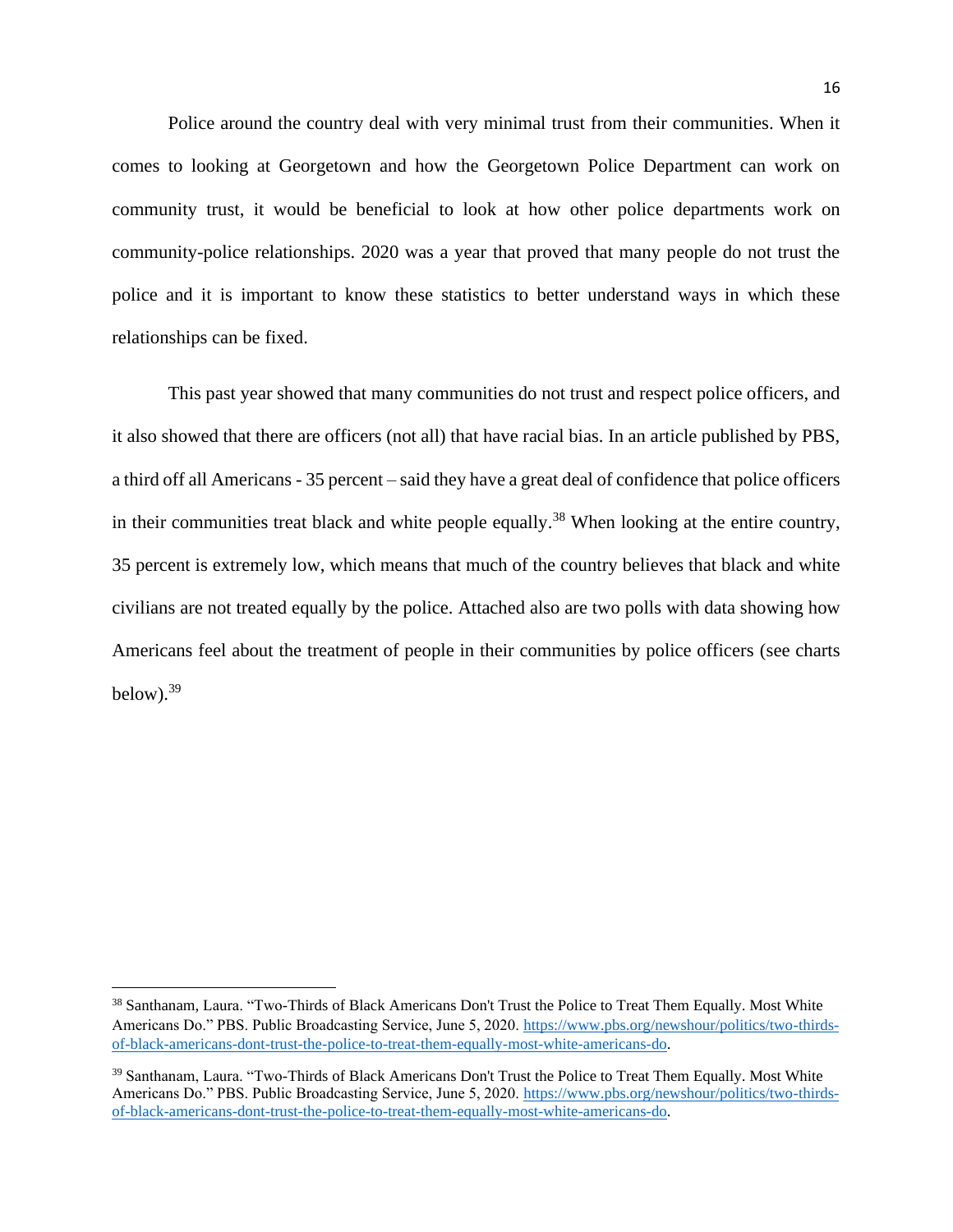| <b>Poll:</b> How much confidence do you have that local police<br>will treat black and white people equally? |               |           |                                     |                |  |
|--------------------------------------------------------------------------------------------------------------|---------------|-----------|-------------------------------------|----------------|--|
| A great deal                                                                                                 | A fair amount | Just some | Very little/no<br>confidence at all | Unsure         |  |
| 35%                                                                                                          | 28%           | 17%       | 18%                                 | 1%             |  |
| 42%                                                                                                          | 28%           | 16%       | 12%                                 | 1%             |  |
| 6%                                                                                                           | 25%           | 17%       | 48%                                 | 4%             |  |
| <b>27%</b>                                                                                                   | 36%           | 16%       | 20%                                 | $\mathbf{0\%}$ |  |
|                                                                                                              |               |           |                                     |                |  |

| <b>Poll:</b> How much confidence do you have that local police<br>will treat black and white people equally?                                                                                   |              |               |            |                                  |        |
|------------------------------------------------------------------------------------------------------------------------------------------------------------------------------------------------|--------------|---------------|------------|----------------------------------|--------|
|                                                                                                                                                                                                | A great deal | A fair amount | Just some  | <b>Very little</b><br>confidence | Unsure |
| June 2020*                                                                                                                                                                                     | 35%          | 28%           | 17%        | 18%                              | 1%     |
| December 2014                                                                                                                                                                                  | 41%          | 30%           | <b>11%</b> | 16%                              | 3%     |
| NPR/PBS NewsHour/Marist Poll National Adults. Interviews conducted June 2nd through June 3rd, 2020, n=1062 MOE+/-<br>3.8 percentage points.<br>*Very little / no confidence responses combined |              |               |            |                                  |        |

As one can see from these images, most people believe that African Americans receive different treatment from police officers. This also has something to do with the Broken Windows Theory. This theory is applied to low-income communities, where African Americans and Latinos are more present than white Americans. The broken windows theory automatically makes police more likely to target people of a certain race or ethnicity for almost no reason. A 2019 study showed that black men and boys face much higher risk of being killed by police in their lifetime – 96 deaths out of 100,000 are at the hands of police – than do white men and boys, whose likelihood of death by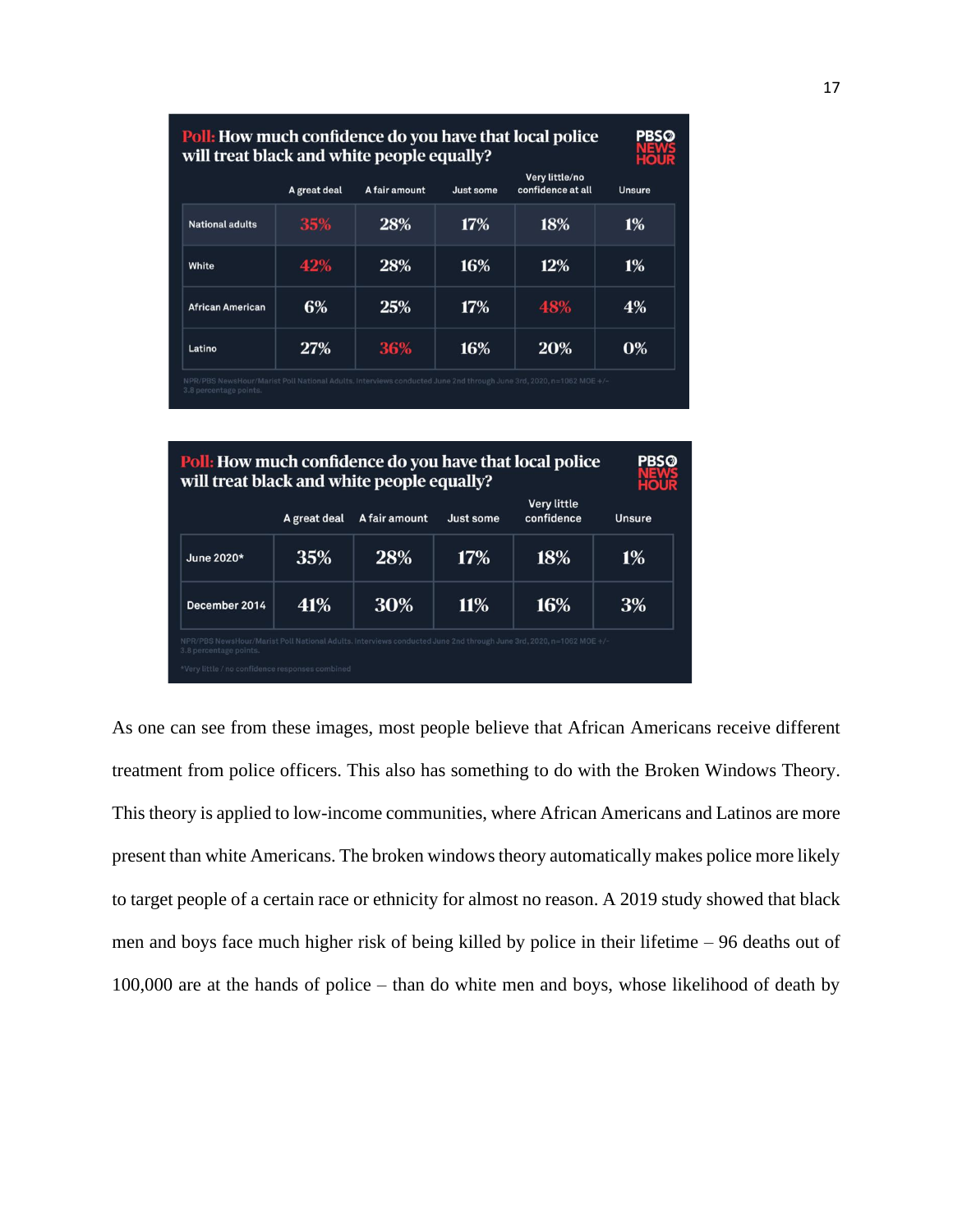police is 39 out of 100,000.<sup>40</sup> With a specific race already at a much higher risk to experience police brutality, communities trust towards their police officers is going to be low and questionable. Based off this information, police departments around the country need to work on improving and implementing SDG 10, reducing inequalities. Looking at the information given by these articles, it is evident that African Americans and Latinos are victims of police inequality. If officers and departments want to see more trust from the local communities, then the racial inequalities need to be addressed and fixed.

Building trust between the police force and the community is very difficult to do unless the community trusts the community. For communities and police to understand and cooperate with each other, then the people of the communities need to do the same with each other. Stoecker talks about how urban areas and cities are usually segregated by race, ethnicity, age and income. People of different backgrounds view the police differently based on how they grew up and how they were raised. White community members had treated police as service providers and regularly participated in feedback efforts, but members of the other communities in the district had not. African Americans often perceived police as antagonistic to the community. Latinx community members worried about their immigration status questioned by police, an anxiety complicated by the negative perceptions of police some may have brought with them from their countries of origin.<sup>41</sup> Based off how communities are, Stoecker suggests ways in which these communities can

<sup>40</sup>Santhanam, Laura. "Two-Thirds of Black Americans Don't Trust the Police to Treat Them Equally. Most White Americans Do." PBS. Public Broadcasting Service, June 5, 2020. [https://www.pbs.org/newshour/politics/two-thirds](https://www.pbs.org/newshour/politics/two-thirds-of-black-americans-dont-trust-the-police-to-treat-them-equally-most-white-americans-do)[of-black-americans-dont-trust-the-police-to-treat-them-equally-most-white-americans-do.](https://www.pbs.org/newshour/politics/two-thirds-of-black-americans-dont-trust-the-police-to-treat-them-equally-most-white-americans-do)

<sup>41</sup> Stoecker, Randy. "Building Community-Police Relations by Building Community-Community Relations." Police Chief Online , July 10, 2019[. https://www.policechiefmagazine.org/building-community-police-relations-by](https://www.policechiefmagazine.org/building-community-police-relations-by-building-community-community-relations/)[building-community-community-relations/.](https://www.policechiefmagazine.org/building-community-police-relations-by-building-community-community-relations/)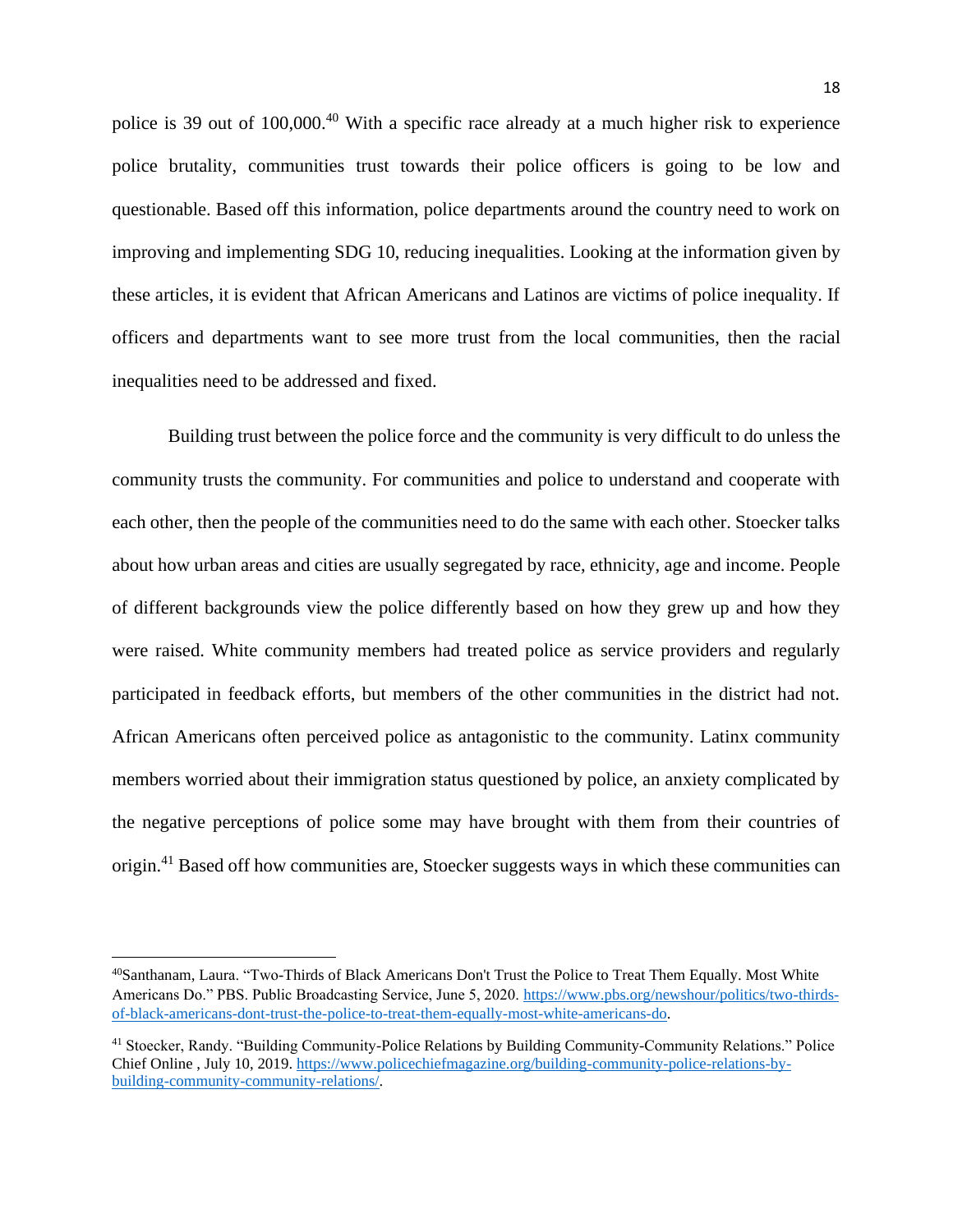strengthen their community-community relations. When these relations are strong it allows for more trust and cooperation to be put towards the police.

In a survey done by the Pew Research Center, it has been shown the Democrats and Republicans have very different views on the police and how they do their jobs. When it comes to protecting people from crime, 79% of Republicans say police are doing an excellent or good job, compared to 53% of Democrats.<sup>42</sup> Along with protecting people from crime, it was concluded that Republicans believe that the right amount of force is being used and police are doing a good job treating racial and ethnic groups equally and fairly. Specifically, 76% of white Republicans feel this way compared to 27% of white Democrats.<sup>43</sup> Democrats and Republicans have forever had different views on how this country is run and how law enforcement does their job. This survey gives plenty of statistics on the differences Democrats and Republicans have on law enforcement jobs.

With so many communities around the country not trusting their local police, it is important that agencies and departments try and come up with steps to help build that trust. An article written by the U.S Department of Justice lays out and explains some steps that could help. These steps include: (1) Acknowledge and discuss with your communities that challenges you are facing; (2) Be transparent and accountable; (3) Take steps to reduce bias and improve cultural competency; (4) Maintain focus on the important of collaboration and be visible in the community; (5) Promote internal diversity and ensure professional growth opportunities (justice.gov). These

<sup>42</sup> Brown, Anna. "Wide Partisan Gap in Views of Police." Pew Research Center. Pew Research Center, August 28, 2020. [https://www.pewresearch.org/fact-tank/2017/01/13/republicans-more-likely-than-democrats-to-have](https://www.pewresearch.org/fact-tank/2017/01/13/republicans-more-likely-than-democrats-to-have-confidence-in-police/)[confidence-in-police/.](https://www.pewresearch.org/fact-tank/2017/01/13/republicans-more-likely-than-democrats-to-have-confidence-in-police/)

<sup>&</sup>lt;sup>43</sup> Brown, Anna. "Wide Partisan Gap in Views of Police." Pew Research Center. Pew Research Center, August 28, 2020. [https://www.pewresearch.org/fact-tank/2017/01/13/republicans-more-likely-than-democrats-to-have](https://www.pewresearch.org/fact-tank/2017/01/13/republicans-more-likely-than-democrats-to-have-confidence-in-police/)[confidence-in-police/.](https://www.pewresearch.org/fact-tank/2017/01/13/republicans-more-likely-than-democrats-to-have-confidence-in-police/)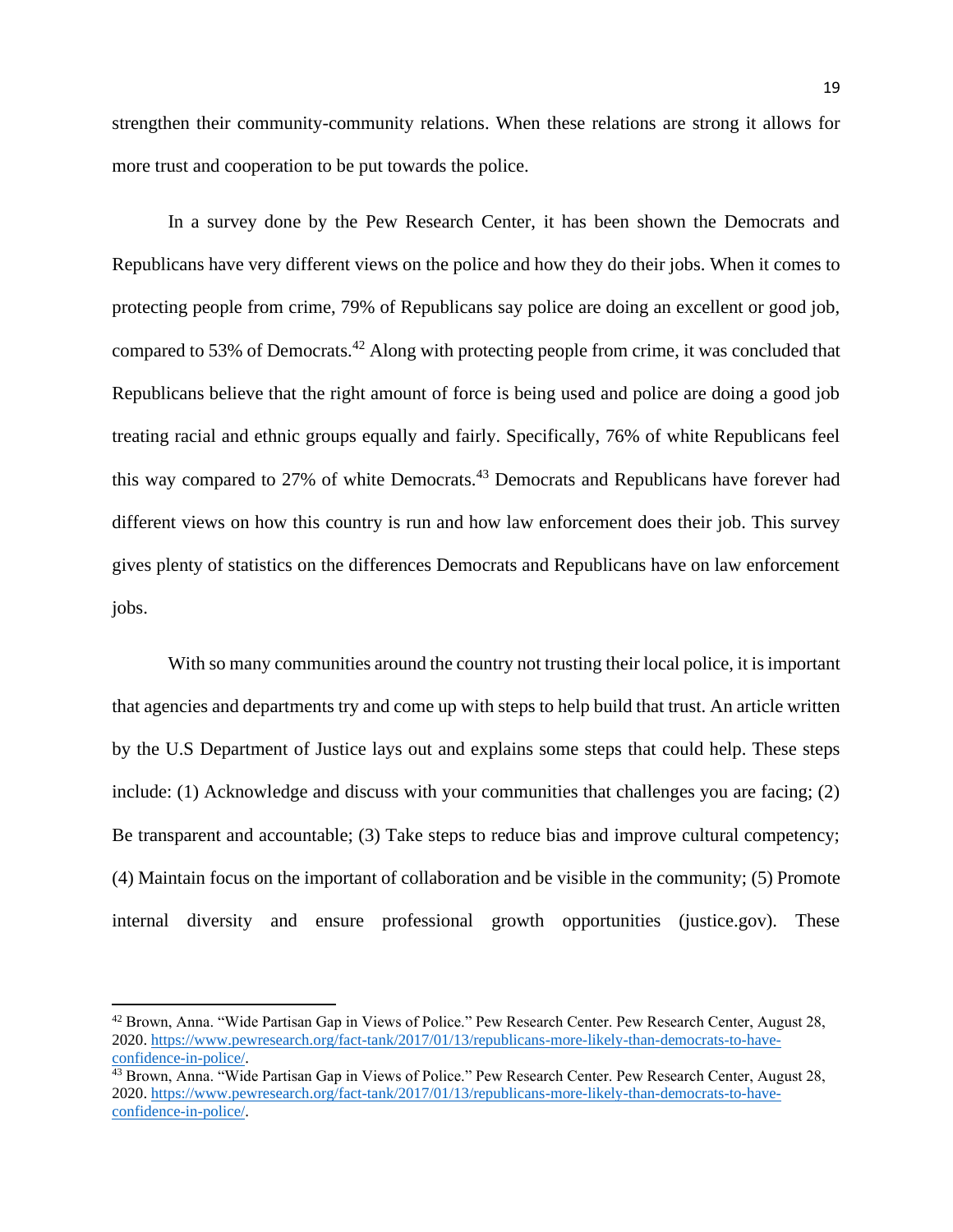recommendations were given to help local departments build police-community relationships and hopefully start to let the community see that the police officers are there to help. A main point in this article is that police need to acknowledge the past and learn from it. Police should acknowledge the history of racial minorities and others who have faced injustice at the hands of the police. And police should never discount the negative experiences of individuals with the police. African Americans have a history of being marginalized and mistreated by the police, leading to a lack of trust and resentment.<sup>44</sup> It is also important for police officers to understand that a lot of mistrust coming from African Americans is generational because they have seen how their friends and family have been treated by law enforcement in the past. If treatment isn't changed it just proves that communities wont trust police. The steps provided by the Justice Department are extremely beneficial in fixing community-police relationships. These steps also target all four of the sustainable development goals we mentioned at the beginning of the report.

Building trust between police and the community is not a process that happens overnight. It is a relationship that requires constant attention, care, and resources dedicated to it as time goes on. When the city of Georgetown does implement a Citizens Police Academy (CPA) once the pandemic is over, it will need to promote the academy, as well as be able to provide funding for the operations of it for several years. The purpose of a CPA is not to have it active for one year and then to forget about it – that will only cause short term change. As each year goes on, innovation needs to occur, keeping what works and modifying the things that are not as effective.

<sup>44</sup> "Importance of Police-Community Relationships and Resources for Further Reading ." U.S. Department of Justice Community Relations Service , n.d[. https://www.justice.gov/crs/file/836486/download.](https://www.justice.gov/crs/file/836486/download)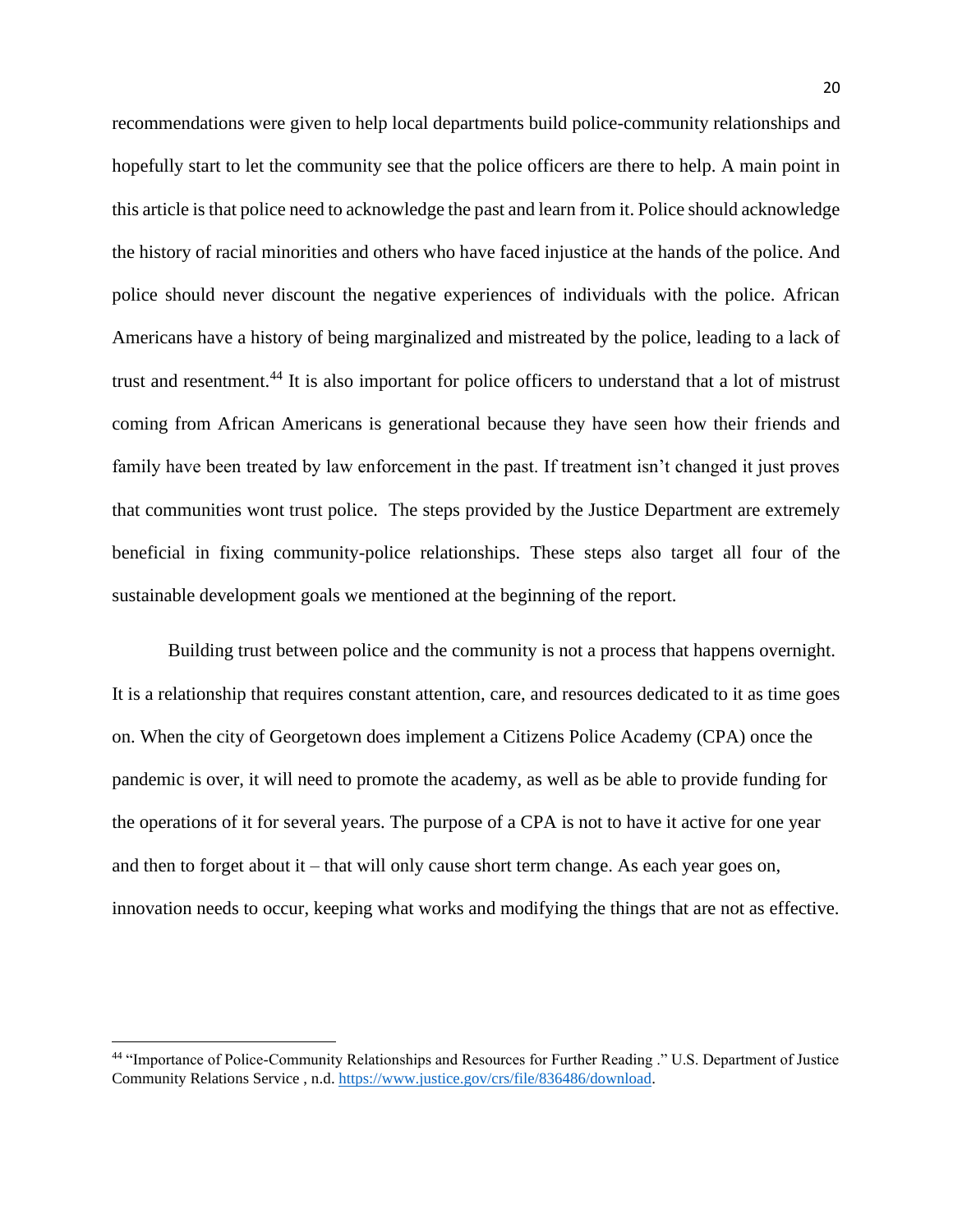It is also important to realize that with any police department, there is a fair amount of turnover among officers. Older officers retire on a regular basis, and often, new, younger officers are hired to fill their shoes. When an officer retires, and a new officer is brought in, the community should be aware of this. The new officer should get to know the community, just as the community should get to know the officer. This is crucial for building a sustainable relationship between law enforcement and the community.

When it comes to training new officers, the education needs to be reformed, especially after the events that took place in 2020. Police academies and education has virtually zero standardization, which is a major problem.

"At present, police academies, the shorter-term, skills-based programs for officers, skew toward a military-style training model whose leaders have often been dismissive of change, say law enforcement experts. There are few mandates to give officers substantive training in anti-bias, conflict resolution and other approaches that some experts say could help mitigate violence. While efforts to ensure that police are educated about deescalation and racial bias have gained momentum after Floyd's death, there's also a growing sense that training cannot reach very far without a more fundamental reimagining of the role of police."<sup>45</sup>

Updating the current police education system is extremely critical because if younger and newer officers are not trained to cater current times, then we are going to continue to see police brutality and violence. Unless new officers are educated on better de-escalation techniques and

<sup>45</sup> Preston, Caroline. "Police Training Is Broken. Can It Be Fixed?" The Hechinger Report, April 1, 2021. [https://hechingerreport.org/police-education-is-broken-can-it-be-fixed/.](https://hechingerreport.org/police-education-is-broken-can-it-be-fixed/)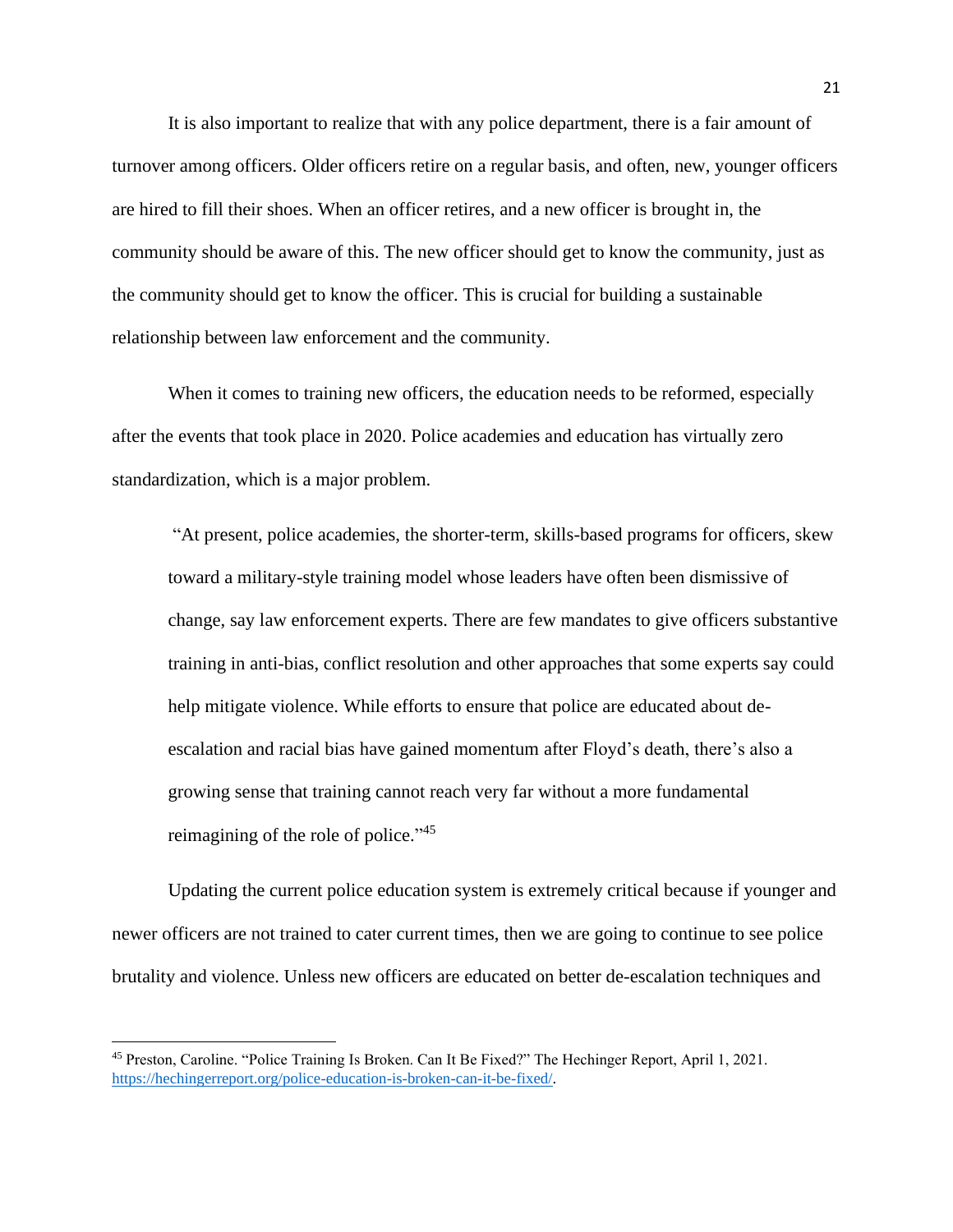better situation control then we are going to be stuck in this constant cycle. Creating a universal police education program that fits all local police departments is going to be a key aspect of building community trust. An issue with current training is that all counties are educated and trained differently, and it is common for instructors to be harsh on recruits. Instructors bullied and demeaned new recruits and referred to people on the streets as "scumbags," "junkies" and "punks". Recruits are also often broken down just to be built back up based on how the instructors want these officers to be.<sup>46</sup> With education like this, it is inevitable to produce officers that are going to resort to violence.

When making recommendations specific to the Georgetown Police Department, we found it difficult to find things that they should be doing better in terms of engaging with the community. Many of the strategies used by other law enforcement agencies discussed in this paper to build trust with the community are already being used by the Georgetown Police Department. While interviewing Captain Brown, he mentioned the numerous things that the police department does to engage in the community, such as National Night Out, teaching selfdefense classes to young girls going off to college, and the creation of a Citizens Police Academy.<sup>47</sup> Captain Brown also mentioned how important it is for a police department to be reflective of the community they serve<sup>48</sup>, which is an ideal Georgetown Police successfully replicates. The city of Georgetown is diverse, with forty six percent of the population being African American.<sup>49</sup> Georgetown Police employs a large number of African American officers,

<sup>46</sup> Preston, Caroline. "Police Training Is Broken. Can It Be Fixed?" The Hechinger Report, April 1, 2021. [https://hechingerreport.org/police-education-is-broken-can-it-be-fixed/.](https://hechingerreport.org/police-education-is-broken-can-it-be-fixed/)

<sup>47</sup> Captain Brown. Georgetown Police Department. April 1, 2021.

<sup>48</sup> Captain Brown. Georgetown Police Department. April 1, 2021.

<sup>49</sup> "QuickFacts Georgetown, South Carolina," Census.gov (United States Census Bureau, 2019), https://www.census.gov/quickfacts/fact/table/georgetowncitysouthcarolina/PST045219.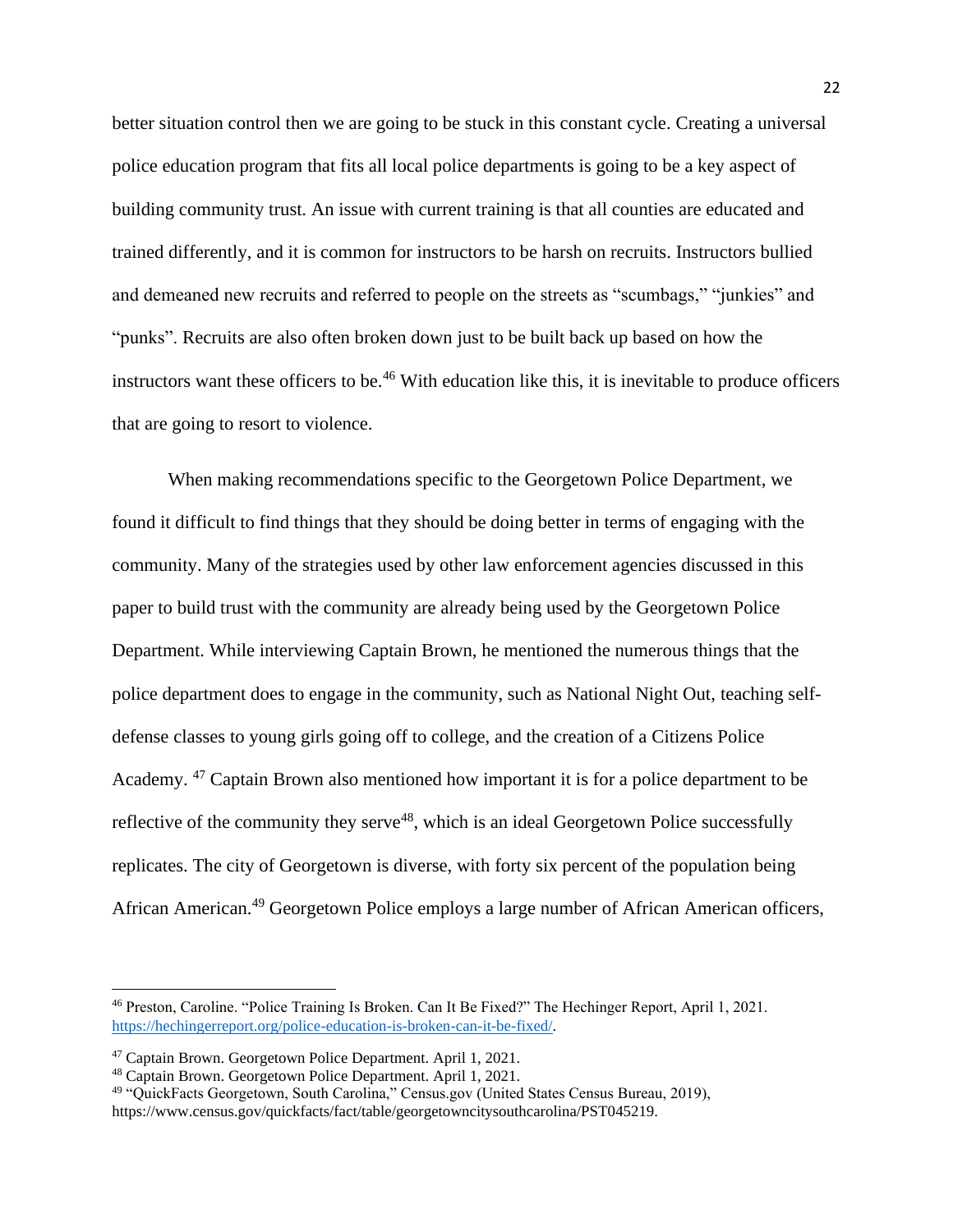as well as administrative staff. It is also worth noting that Chief Waites of Georgetown Police is also African American.

The efforts that Georgetown Police is taking to build trust is paying off. According to Police Scorecard, which gathers data on police departments around the country and gives them scores, there have been no uses of deadly force by Georgetown Police since data had started being collected in 2013.<sup>50</sup> The site also mentions that there are zero unsolved homicides by the Georgetown Police Department<sup>51</sup>, which also helps build trust with the community, because victims feel as though justice has been served.

To conclude, the city of Georgetown Police Department has an opportunity to become a facilitator of change when it comes to police – community relations. Trust in police is a national problem, however that cannot be addressed until the issue is looked at in our local communities. The city of Georgetown PD taking any of the steps described above is a movement in the right direction, whether it be big or small. Patience must be required, as a healthy, sustainable relationship between the police department and community will not develop overnight, it is going to take a lot of time and effort, however the city of Georgetown is ready to take on the challenge and continue to facilitate trust between the police department and community one step at a time. In doing so, UN Sustainable Development Goal 16: Peace, Justice and Strong Institutions will be reached. Target 16.6 will be accomplished, which highlights the importance of developing effective, transparent and accountable institutions at all levels of law

<sup>50</sup> "Georgetown Police Department," Police Scorecard (CampaignZero, 2019), https://policescorecard.org/sc/policedepartment/georgetown#.

<sup>51</sup> "Georgetown Police Department," Police Scorecard (CampaignZero, 2019), https://policescorecard.org/sc/policedepartment/georgetown#.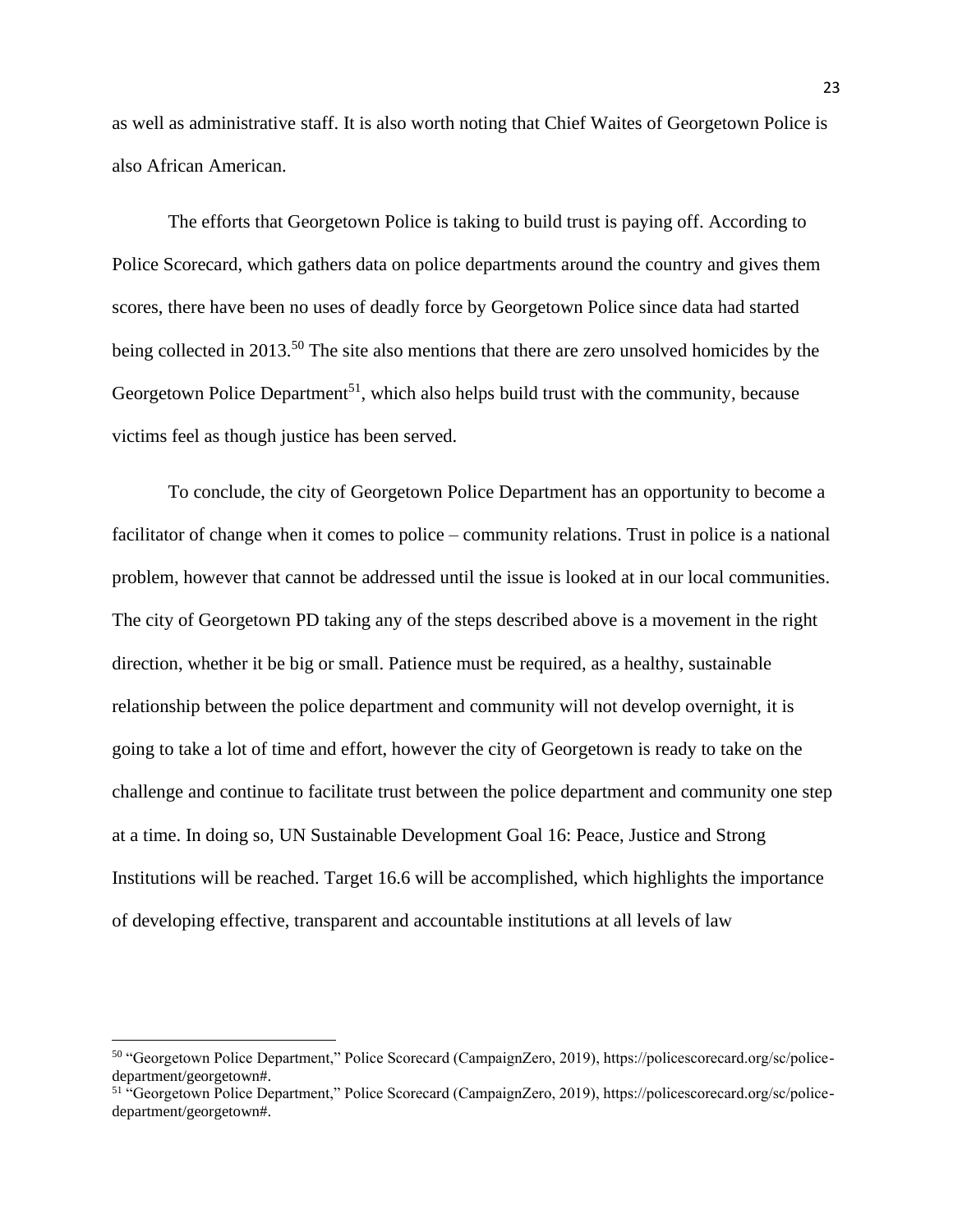enforcement.<sup>52</sup> Along with that, UN Sustainable Development Goal 17: Partnerships will also be reached. In particular with that goal, Target 17.17 will be accomplished which is to "encourage and promote effective public, public-private and civil society partnerships, building on the experience and resourcing strategies of partnerships."<sup>53</sup> If law enforcement agencies around the world can take the just some of the steps described in this report, then the future relationship between police and the public will be much more sustainable.

.

<sup>52</sup> "Peace, Justice and Strong Institutions – United Nations Sustainable Development," United Nations (United Nations), accessed April 29, 2021, https://www.un.org/sustainabledevelopment/peace-justice/.

<sup>53</sup> "Global Partnerships – United Nations Sustainable Development," United Nations (United Nations), accessed April 29, 2021, https://www.un.org/sustainabledevelopment/globalpartnerships/.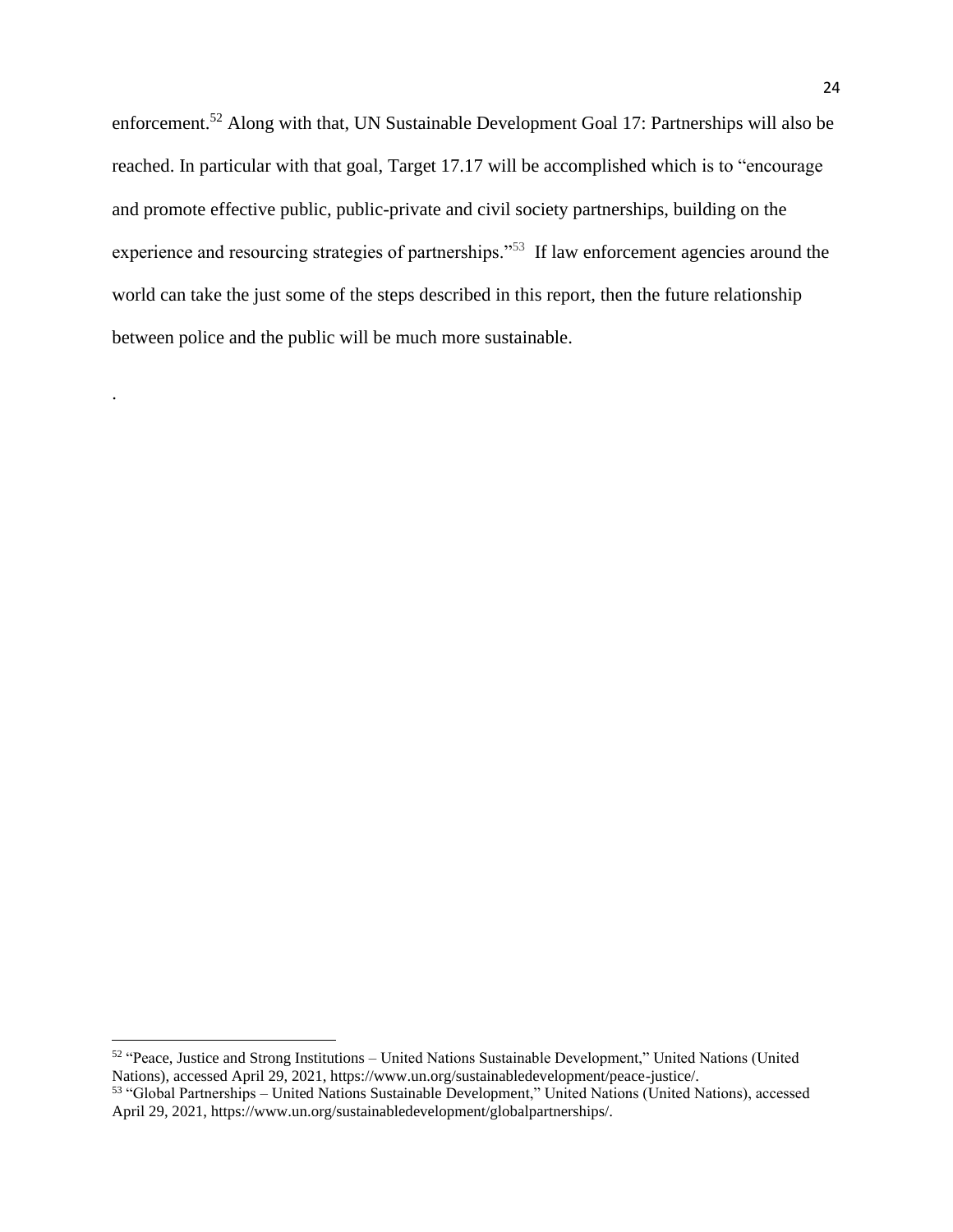### **Bibliography**

- "Broken Windows Theory." Psychology Today. Sussex Publishers. Accessed April 2021. [https://www.psychologytoday.com/us/basics/broken-windows-theory.](https://www.psychologytoday.com/us/basics/broken-windows-theory)
- Brown, Anna. "Wide Partisan Gap in Views of Police." Pew Research Center. Pew Research Center, August 28, 2020. [https://www.pewresearch.org/fact-tank/2017/01/13/republicans](https://www.pewresearch.org/fact-tank/2017/01/13/republicans-more-likely-than-democrats-to-have-confidence-in-police/)[more-likely-than-democrats-to-have-confidence-in-police/.](https://www.pewresearch.org/fact-tank/2017/01/13/republicans-more-likely-than-democrats-to-have-confidence-in-police/)
- Captain Brown. Georgetown Police Department. April 1, 2021.
- Cheatham , Amelia, and Lindsay Maizland. "How Police Compare in Different Democracies." Council on Foreign Relations ,November 12,2021. <https://www.cfr.org/backgrounder/how-police-> compare-different-democracies.
- Cohn , Ellen G. "The Citizen Police Academy: A Recipe for Improving Police-Community Relations ." Journal of Criminal Justice . Accessed April 2021. [https://doi.org/10.1016/0047-2352\(96\)00011-6.](https://doi.org/10.1016/0047-2352(96)00011-6)
- Fritsvold, Erik. "We Need More Women Working in Law Enforcement. Here's Why." University of San Diego, March 3, 2021. [https://onlinedegrees.sandiego.edu/women-in](https://onlinedegrees.sandiego.edu/women-in-law-enforcement/)[law-enforcement/.](https://onlinedegrees.sandiego.edu/women-in-law-enforcement/)
- "Georgetown Police Department." Police Scorecard. CampaignZero, 2019. [https://policescorecard.org/sc/police-department/georgetown#.](https://policescorecard.org/sc/police-department/georgetown)
- "Global Partnerships United Nations Sustainable Development." United Nations. United Nations.Accessed April 2021. [https://www.un.org/sustainabledevelopment/globalpartnerships/.](https://www.un.org/sustainabledevelopment/globalpartnerships/)
- "Goal 16: Peace, Justice and Strong Institutions." UNDP. Accessed April 2021. [https://www.undp.org/content/undp/en/home/sustainable-development-goals/goal-16](https://www.undp.org/content/undp/en/home/sustainable-development-goals/goal-16-peace-justice-and-strong-institutions.html) [peace-justice-and-strong-institutions.html.](https://www.undp.org/content/undp/en/home/sustainable-development-goals/goal-16-peace-justice-and-strong-institutions.html)
- "Importance of Police-Community Relationships and Resources for Further Reading ." U.S. Department of Justice Community Relations Service , n.d. [https://www.justice.gov/crs/file/836486/download.](https://www.justice.gov/crs/file/836486/download)
- La Vigne , Nancy, Jocelyn Fontaine , and Anamika Dwivedi. "How Do People in High-Crime, Low-Income Communities View the Police?" Justice Policy Center. [https://www.urban.org/sites/default/files/publication/88476/how\\_do\\_people\\_in\\_high](https://www.urban.org/sites/default/files/publication/88476/how_do_people_in_high-crime_view_the_police.pdf?swcfpc=1)[crime\\_view\\_the\\_police.pdf?swcfpc=1,](https://www.urban.org/sites/default/files/publication/88476/how_do_people_in_high-crime_view_the_police.pdf?swcfpc=1) February 2017.
- Ortiz, Aimee. "Confidence in Police Is at Record Low, Gallup Survey Finds." The New York Times. The New York Times, August 12, 2020. [https://www.nytimes.com/2020/08/12/us/gallup-poll-police.html.](https://www.nytimes.com/2020/08/12/us/gallup-poll-police.html)